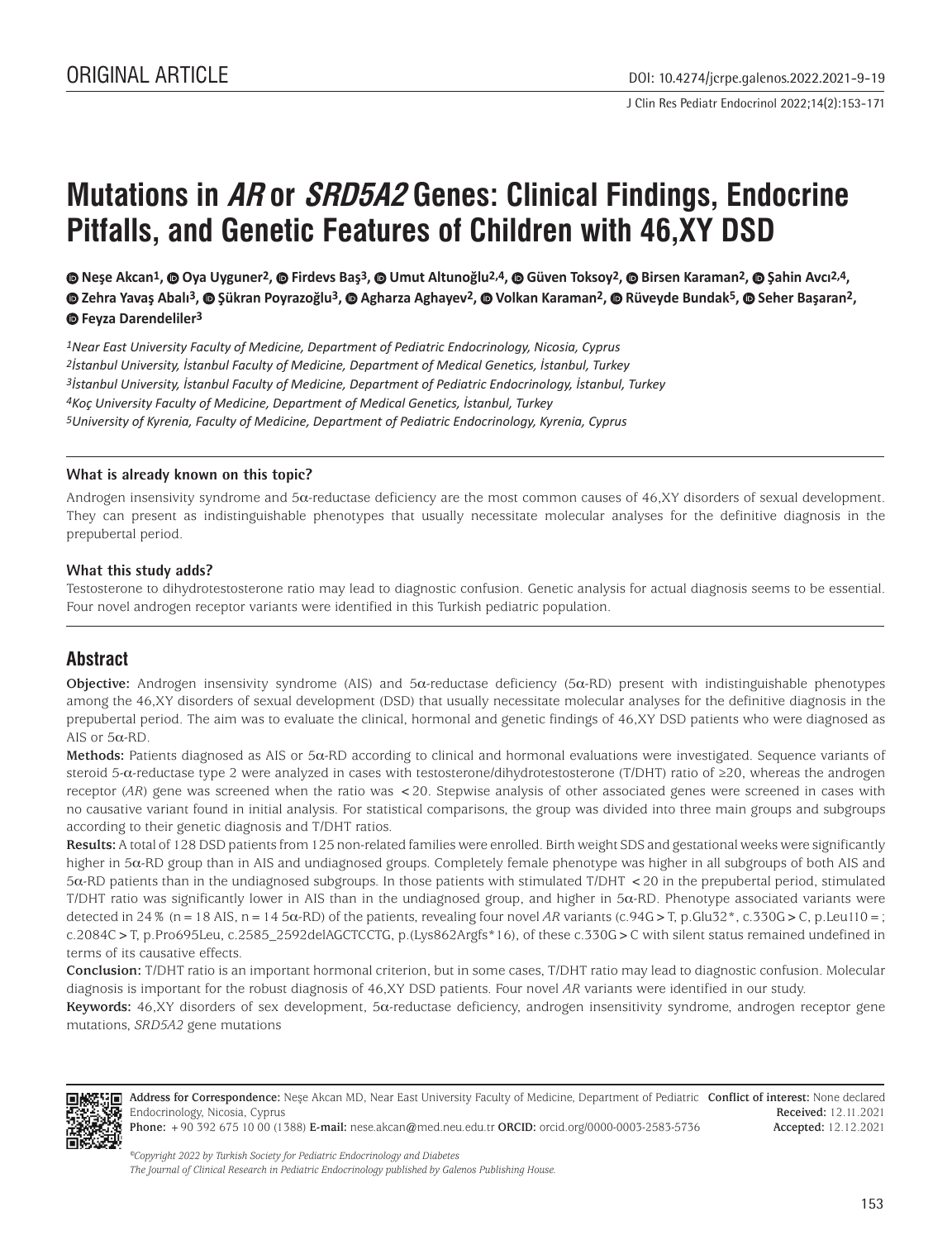# **Introduction**

Acompletelyvirilized male phenotype requires a 46,XY chromosome, adequate testosterone (T) and dihydrotestosterone (DHT) which is formed from T by the enzyme steroid  $5-\alpha$ -reductase type 2 (SRD5A2) and, fully functionally active androgen receptors (AR) and post receptor pathways (1,2,3). A disturbance at any of those last stages can lead to 46,XY disorders of sex development (DSD), characterized by a range of female phenotype to incompletely virilized external genitalia (1,2,3). Although a significant proportion of 46,XY DSD cases may remain aetiologically unclarified, the most common identifiable cause in the reported series is androgen insensitivity syndrome (AIS) and  $5\alpha$ -reductase deficiency ( $5\alpha$ -RD) is the second most common cause (1,2,3). The diagnosis of AIS requires the exclusion of other aetiologies of 46,XY DSD, which are gonadal differentiation defects, and T biosynthesis and metabolism. In the prepubertal period, phenotypes of AIS,  $5\alpha$ -RDor unknown aetiologies of 46,XY DSD are indistinguishable because of the similarities intheir clinical findings. Although adequate serum T concentrations rule out a defect in T biosynthesis, a low T value at baseline or following human chorionic gonadotrophin (hCG) stimulation does not always rule out AIS (2). On the other hand, phenotype at birth varies widely in  $5\alpha$ -RD, according to the levels of residual enzymatic function, so a very similar clinical picture to AIS at prepubertal ages with normal testicular T production can be observed in these patients. Although serum T/DHT ratio is an important screening tool for identifying patients with possible  $5\alpha$ -RD, cut-off values for diagnosis remain uncertain. Cases with a molecular diagnosis of  $5\alpha$ -RD and T/DHT ratio below the suggested cut-off values have also been reported (4). So, there are overlaps in the diagnosis of AIS or 5α-RD based on clinical or hormonal data and to distinguish them from each other or to differentiate these two main or most common diagnoses from unknown aetiologies, molecular analyses is necessary.

The *AR* gene is located on the X-chromosome inthe Xq12 region, composed of eight exons and encodes a protein with 920 aa in length (NP\_000035), that function as a transcription factoractivated via binding of steroid hormones. The peptide chain of AR consists of three domains:residues at the N-terminal region between 6-449 aa encodes androgen receptor domain (NTD; N terminal domain); 558-627 aa zinc finger C4 type domain (DBD, DNA binding domain); and 690-881 ligand binding domain (LBD) of nuclear hormone receptor (EMBL-EBI; P10275, Pfam) (PubMed: 16381856) (5,6). Loss-of-function mutation of *AR* is responsible for X-linked androgen insensitivity (MIM#300068) and hypospadias (MIM# 300633) in humans. The *SRD5A2* gene is located at 2p23, comprises five exons encoding a 254 aa peptide chain that encircles 3-oxo-5-alpha-steroid 4-dehydrogenase domain, encoded by residues between 105-254 (EMBL-EBI; P31213, Pfam) (PubMed: 16381856). Bi-allellic pathogenic alterations of *SRD5A2* are associated with pseudovaginal perineoscrotal hypospadias (MIM# 264600) caused by steroid 5α-RD.

Since previous studies have indicated *AR* and *SRD5A2* gene mutationsas the most common culprits behind 46,XY DSD for the most part  $(1,2,3)$ , we focused on these two genes in patients with 46,XY DSDs with normal testicular development. Here, a relatively large cohort of Turkish children is reported to present the clinical, hormonal and genetic features of 46,XY DSD patients who were considered as AIS or  $5\alpha$ -RD and to analyze the accordance between the clinical and laboratory results withgenetic analysis.

# **Methods**

# **Participants**

A retrospective medical chart review of 46,XY DSD patients was performed to collect data from the Pediatric Endocrinology Outpatient Clinic of İstanbul University, İstanbul, Turkey. DSD patients who were diagnosed as AIS or 5α-RD according to the clinical, hormonal or molecular evalutions, were included in the study. Since the study was performed respectively, patient-informed consent forms were not needed. The study has been reviewed by the Ethics Committee of İstanbul Faculty of Medicine, İstanbul University, and has therefore been performed in accordance with the ethical standards laid down in an appropriate version of the Declaration of Helsinki. Initially, we sought all cases with AIS,  $5\alpha$ -RD or undiagnosed groups according to their molecular diagnosis. In addition, the participants were also subclassified according to their T/DHT for statistical analysis.Clinical diagnosis of AIS or  $5\alpha$ -RD was based on normal T secretion without Mullerian duct structures. Criteria suggesting DSD included overt genital ambiguity, apparent female genitalia with or without clitoromegaly, posterior labial fusion or inguinal/labial mass, and apparent male genitalia with non-palpable testes, micropenis, isolated perineal hypospadias or mild hypospadias with undescended testis (7). Also, file records of older children and adolescents who hadincomplete or delayed puberty, lack of breast development or primary amenorrhea or virilization at puberty were retrospectively evaluated with respect to DSD. A detailed history including age at presentation, main complaints, sex of rearing, and parental consanguinity were recorded for each patient. A clinical examination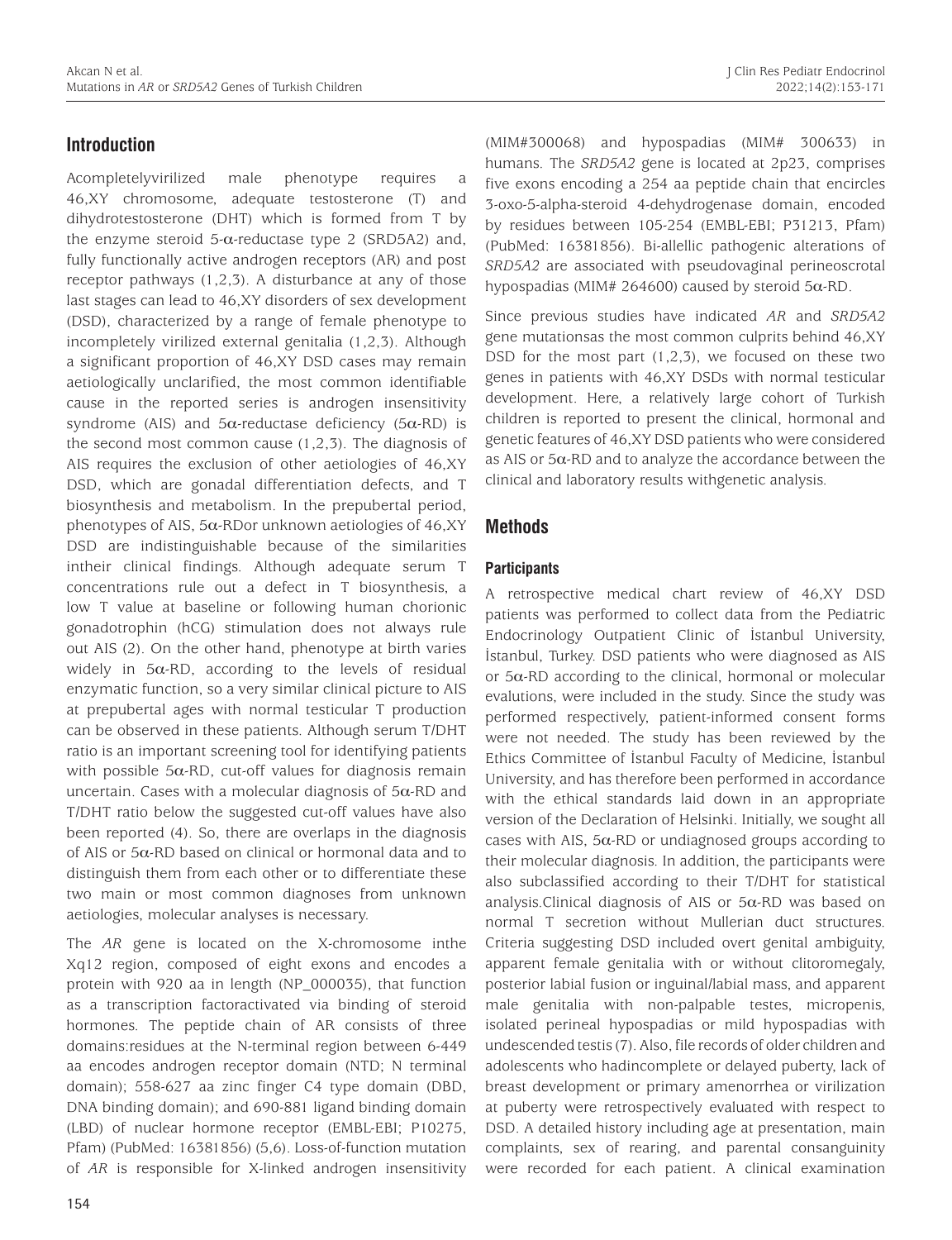consisting of anthropometry, assessment of pubertal stage, severity of ambigious genitalia, penile length and associated anomalies or dysmorphic features were evaluated for each patient. Quigley scale for grading AIS was used to determine the degree of external virilization in 46,XY DSD patients (8,9,10). Grades 2 through 5 quantify four degrees of increasingly feminized genitalia that correspond to partial AIS (PAIS). Grades 1 and 6/7 correspond to mild AIS (MAIS) and complete AIS (CAIS), respectively (10). The external masculinization score (EMS, range 0-12) was also assessed in patients (11,12). The standard deviation score (SDS) of height and weight were calculated according to the reported data of Neyzi et al (13) for Turkish children and adolescence, whereas birth weight SDS based on gestation week, were calculated according to reported national data for Turkish newborns (14). Patients were subdivided into three groups according to birth weight SDS: small for gestational age [SGA (<-2 SDS)], large for gestational age [LGA (>+2 SDS)] and appropriate for gestational age [AGA (between -2 and  $+2$  SDS)].

# **Laboratory Monitoring**

As a part of routine evaluation of DSD, we performed hormonal measurements, karyotype analysis, abdominopelvic and scrotal ultrasound and, if required, magnetic resonance imaging. Basal level of T, DHT, T/DHT ratio and gonadotropins were measured at pubertal age or in mini puberty. A short-term hCG test was applied in the appropriate cases who were in the prepubertal period. The hCG stimulation test was carried out by administering 1500 IU/m2 /dose of hCG daily IM for three consecutive days to determine the ability of the gonads to produce T and DHT. Blood samples were obtained before the first dose and 24 h after the last (15). An increment in plasma T (ΔT) of more than 0.8 ng/mL or an absolute level greater than 0.9 ng/mL after hCG treatment was considered to be indicative of the presence of functioning testicular tissue and was defined as normal (16). Laboratory diagnosis of AIS was identified as normal-sized testes, absent Mullerian structures, normal follicle-stimulating hormone (FSH), normal/mildly elevated luteinizing hormone (LH) and normal/elevated baseline or hCG-stimulated T level, and normal T/DHT ratio (T-to-DHT ratio <20). A T/DHT ratio  $≥20$  was accepted as suggestive of 5α-RD (17,18). Also for exclution of 46,XY DSD causes related to congenital adrenal hyperplasia,cortisol, 17-hydroxyprogesterone (17-OHP), dehydroepiandrosterone sulfate (DHEA-S), and androstenedione (A) were also measured. A T-to-A ratio (T/A) <0.8 was accepted as suggestive of 17β-hydroxysteroid dehydrogenase (17β-HSD) deficiency (11,12) and they were excluded.For statistical comparisons, the groups were

divided into subgroups according to their genetic diagnosis and T/DHT ratios.

## **Hormone Assays**

Adrenocorticotropic hormone, cortisol, DHEA-S, A and 17- OHP were measured using the IMMULITE 2000 system (immunochemiluminescence assay; ICMA; Siemens AG, Berlin and Munich, Germany) while LH, FSH, and T were analyzed by electrochemiluminiscense immunoassay (Cobas, Roche Diagnostics, Mannheim, Germany). Enzymelinked immunosorbent assay kits were also used for the direct quantitative determination of DHT although different laboratory results using different reagents were included in the study as a result of retrospective design.

## **Molecular Analysis**

Conventional karyotyping analysis were performed before molecular genetic investigations. Sequence variants of the *SRD5A2* gene (NM\_000348.3) screened in the cases who had T/DHT ratio ≥20 whereas the *AR* gene (NM\_000044.4) was investigated by Sanger sequencing in patients who had the ratio <20 for pathogenic alterations. If no pathogenic alteration was detected in the first analysis, then the second genetic analysis was applied for *SRD5A2* or *AR*, whichever was not analysed in the first run (Figure 1). Those who did not have a mutation in either *AR* or *SRD5A2* constituted the undiagnosed group. Each group were further subgrouped according the T/DHT value. Pathogenic variants were confirmed by database search (Human Genome Mutation Database, ClinVar) and literature search and classified according to ACMG guideline (19,20,21). Human splice finder analysis was used for variants with silent status (22). Segregation in family members were performed whenever available.

# **Statistical Analysis**

The data were analyzed using Statistical Package for the Social Sciences (SPSS), version 21 (SPSS Inc., Chicago, IL, USA). Data were analyzed using descriptive statistical methods [mean, standard deviation, median, frequency, rate, ranges (minimum-maximum)] as well as some methods for comparing quantitative data. The results are given as median (minimum-maximum values) according to the distribution of data or as percentages, where appropriate. Mann-Whitney U test was used in the two-group comparisons of parameters without normal distribution. In comparison of three or more parameters without normal distribution Kruskal-Wallis test was used. A p value of less than 0.05 were considered statistically significant.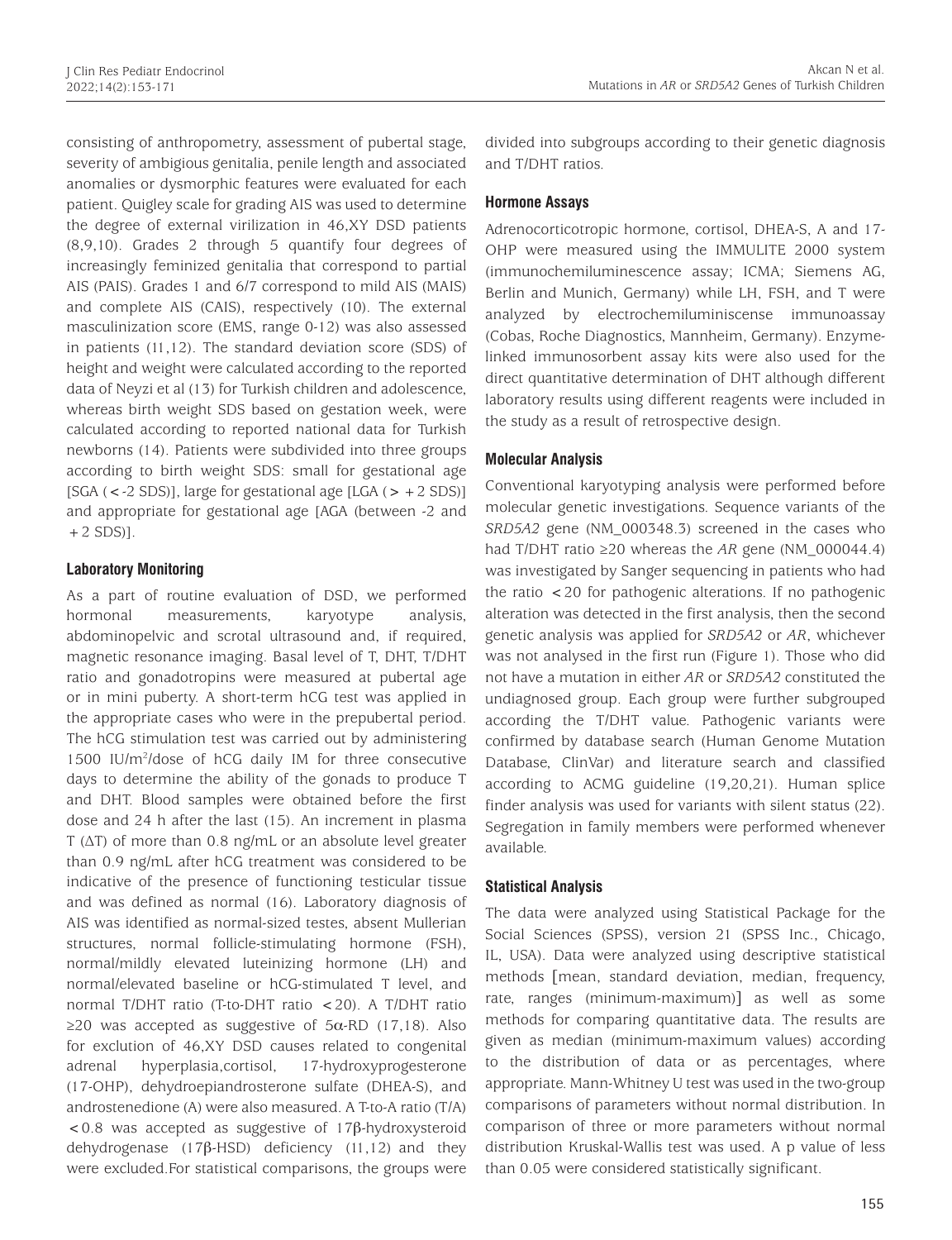# **Results**

## **Clinical Findings**

A total of 128 DSD patients from 125 unrelated families were enrolled in the study. The flowchart of the distribution of the patients is given in Figure 1.

On admission, the median age of AIS patients  $(n=18)$ was 1.0 [minimum (min): 0.01, maximum (max): 17.4] years, in  $5\alpha$ -RD (n=14) it was 6.7 years (min: 0.01, max: 17.5), and 0.3 years (min: 0.01, max: 14.3) in the undiagnosed group  $(n=96)$   $(p < 0.05)$ . Review of patient charts indicated that Quigley scale grade and EMS on admission, reared gender, consanguinity, birth weight (BW) SDS and gestational age (GA, weeks) of patients were different between the three groups. BW SDS and GA were significantly higher in  $5\alpha$ -RD patients than the other two groups. Median (range) BW SDS in  $5\alpha$ -RD patients was 0.4 (-1.5 to 2.4) whereas median BW SDS were -1.0 (-4.2 to 2.0) in AIS and -1.5 (-7.7 to 3.3) in the undiagnosed group. Median values of GA in groups were also 40 (38-40) weeks in 5α-RD, 38 (28-40) weeks in AIS and 38 (27-42) weeks in the undiagnosed group. SGA rate was significantly different between groups. None of the  $5\alpha$ -RD patients had SGA whereas the SGA rates in AIS and undiagnosed groups were 27.8% and 40.2%, respectively. Consanguinity rate was higher in  $5\alpha$ -RD patients than in both AIS and in the undiagnosed patients (Tables 1,2,3,4).

Comparisons of AIS and  $5\alpha$ -RD groups with the undiagnosed group according to T/DHT ratios are detailed in Tables 1,2,3,4, respectively. Although age at presentation did not differ between any subgroup of AIS and undiagnosed patients,  $5\alpha$ -RD patients presented later than undiagnosed patients (Tables 1,2,3,4). BWSDS and GA of undiagnosed patients were significantly lower than  $5\alpha$ -RD patients, whereas it did not differ between the subgroups of AIS and undiagnosed patients (Tables 1,2,3,4). However, the percentages of SGA, AGA, and LGA were same between the subgroups. Symptoms on admission,additional findings, current anthropometry and pubertal status of all subgroups are also shown in Tables 1,2,3,4. Additional findings or diagnoses, including SGA or prematurity, were significantly lower in  $5\alpha$ -RD subgroups than in the undiagnosed subgroups whereas it was not different between AIS and undiagnosed subgroups. However, other disease comorbidities (kidney disease, congenital heart disease, anal atresia and autism) were detected only in the undiagnosed group (Tables 1,2,3,4). According to Quigley scale, CAIS grade rate was higher in all subgroups of both AIS and  $5\alpha$ -RD patients than in the undiagnosed subgroups (Tables 1,2,3,4). Comparison of EMS within subgroups differed significantly except between genetically proven AIS and undiagnosed patients with a normal T/DHT value (<20) (Tables 1,2,3,4). Reared gender was also different between the subgroups (Tables 1,2,3,4).



**Figure 1.** Analysis of the patients with 46,XY DSD *5*α*-RD: 5*α*-reductase deficiency*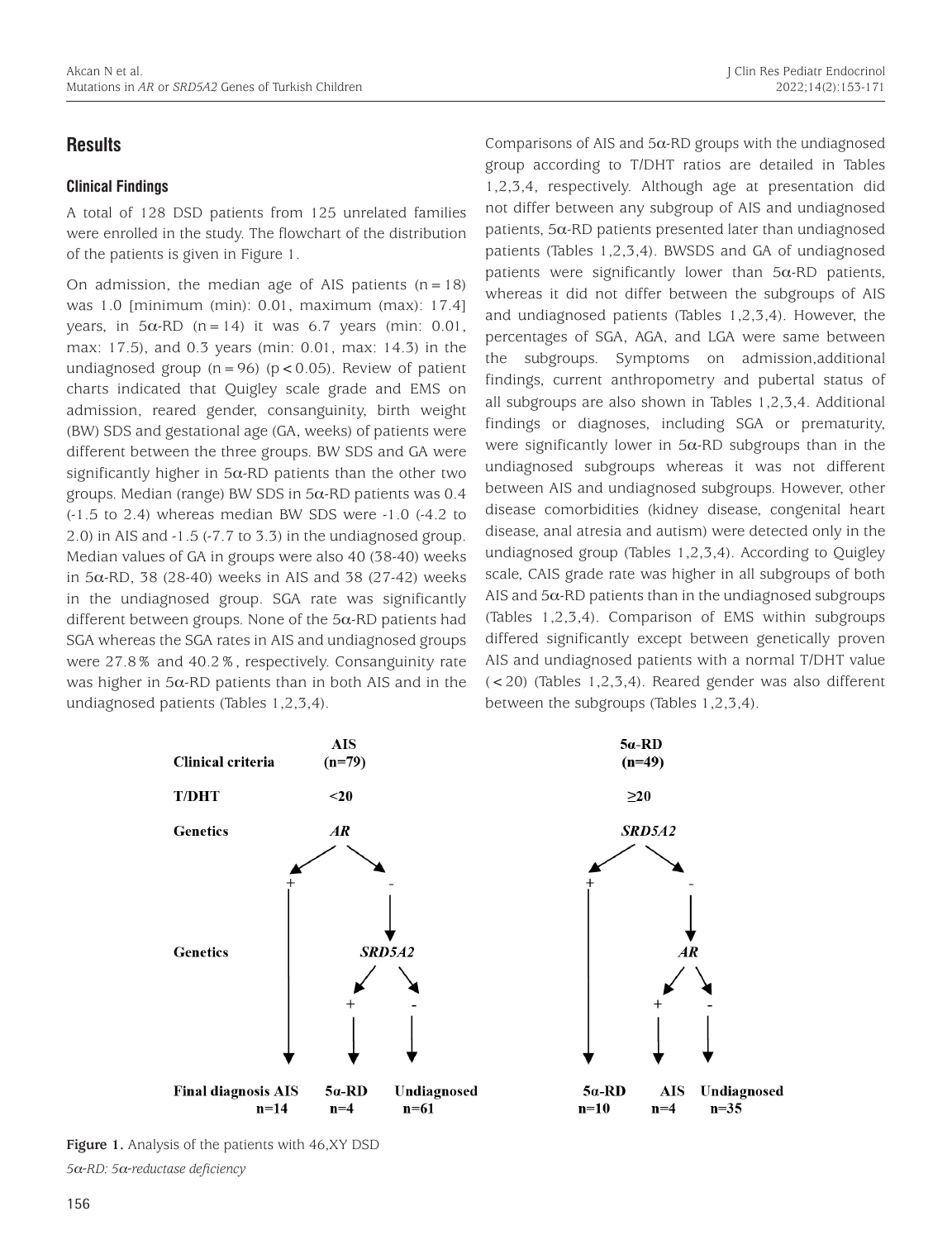| T/DHT value $(< 20)$                              |                   |                   |           |
|---------------------------------------------------|-------------------|-------------------|-----------|
|                                                   | Mutation $(+)$    | Mutation (-)      | p         |
| T/DHT: Normal                                     | $n = 14$          | $n = 61$          |           |
| Age at presentation (years)                       | $1.8 \pm 3.1$     | $1.3 \pm 2.0$     | 0.98      |
| Consanguinity, n (%)                              | $25\%$ (n = 3)    | $23\%$ (n = 14)   | 0.87      |
| Birth weight SDS                                  | $-0.8 \pm 1.9$    | $-1.7 \pm 2.0$    | 0.19      |
| Gestational age (weeks)                           | $37 \pm 4.1$      | $36.6 \pm 3.7$    | 0.46      |
| Gestational age groups (weeks), n (%)             |                   |                   | 0.4       |
| < 37                                              | $21.4\%$ (n = 3)  | $39.3\%$ (n = 24) |           |
| $\geq$ 37                                         | $78.5\%$ (n = 11) | $60.6\%$ (n = 37) |           |
| BW groups, n (%)                                  |                   |                   | 0.6       |
| AGA $(-2 \text{ to } + 2 \text{ SDS})$ , n $(\%)$ | $64.3\%$ (n = 9)  | $54\%$ (n = 33)   |           |
| $SGA (< -2 SDS), n (\%)$                          | $28.6\%$ (n = 4)  | 42.6 $% (n = 26)$ |           |
| LGA $(> + 2$ SDS), n $(\%)$                       | $7.1\%$ (n = 1)   | $3.3\%$ (n = 2)   |           |
| Symptom on admission                              |                   |                   | 0.07      |
| Ambiguous genitalia                               | $78.5\%$ (n = 11) | $93.4\%$ (n = 57) |           |
| Same diagnosis siblings                           |                   | $1.6\%$ (n = 1)   |           |
| Mass in groin                                     | $14.2\%$ (n = 2)  | $1.6\%$ (n = 1)   |           |
| Undescended testes                                |                   | $1.6\%$ (n = 1)   |           |
| Micropenis                                        |                   | $1.6\%$ (n = 1)   |           |
| Finding testis during inguinal hernia surgery     | $7.1\%$ (n = 1)   |                   |           |
| At current                                        |                   |                   |           |
| Age (years)                                       | $6.7 \pm 0.9$     | $6.5 \pm 5.4$     | 0.40      |
| Weight SDS                                        | $-0.4 \pm 1.6$    | $-0.7 \pm 1.2$    | 0.69      |
| Height SDS                                        | $-0.3 \pm 1.4$    | $-1.0 \pm 1.1$    | 0.16      |
| Puberty status                                    |                   |                   | 0.21      |
| Tanner stage 1                                    | $78.5\%$ (n = 11) | $77\%$ (n = 47)   |           |
| Tanner stage 2                                    | $7.1\%$ (n = 1)   | $8.2\%$ (n = 5)   |           |
| Tanner stage 3                                    | $7.1\%$ (n = 1)   | 1.6 $(n = 1)$     |           |
| Tanner stage 4                                    | $7.1\%$ (n = 1)   |                   |           |
| Tanner stage 5                                    | ä,                | $9.8\%$ (n = 6)   |           |
| Mini puberty                                      |                   | $1.6\%$ (n = 1)   |           |
| Estrogen replacement after gonadectomy            |                   | $1.6\%$ (n = 1)   |           |
| Reared gender, n (%)                              |                   |                   | $< 0.01*$ |
| Male                                              | $71.4\%$ (n = 10) | $96.7\%$ (n = 59) |           |
| Female                                            | $28.5\%$ (n = 4)  | $1.6\%$ (n = 1)   |           |
| Female reared, changed identity after diagnosis   |                   | 1.6 % $(n = 1)$   |           |
| Ouigley scale                                     |                   |                   | 0.06      |
| 2                                                 | $7.1\%$ (n = 1)   | $18\%$ (n = 11)   |           |
| $\overline{3}$                                    | $35.7\%$ (n = 5)  | $57.4\%$ (n = 35) |           |
| 4                                                 | $14.2\%$ (n = 2)  | $11.5\%$ (n = 7)  |           |
| 5                                                 | $7.1\%$ (n = 1)   | $4.9\%$ (n = 3)   |           |
| 6/7                                               | $28.5\%$ (n = 4)  | $1.6\%$ (n = 1)   |           |
| Applied after operation                           | $7.1\%$ (n = 1)   | $6.5\%$ (n = 4)   |           |
| EMS                                               |                   |                   | 0.23      |
| 1                                                 | $5.5\%$ (n = 1)   | $1.6\%$ (n = 1)   |           |
| 2                                                 | $16.7\%$ (n = 3)  | $0\%$ (n = 0)     |           |
| 4                                                 | $11.1\%$ (n = 2)  | $16.4\%$ (n = 10) |           |
| 5                                                 | $0\%$ (n = 0)     | $23\%$ (n = 14)   |           |
| 6                                                 | $22.2\%$ (n = 4)  | $19.7\%$ (n = 12) |           |
| 7                                                 | $11.1\%$ (n = 2)  | $27.9\%$ (n = 17) |           |
| 8                                                 | $5.5\%$ (n = 1)   | $4.9\%$ (n = 3)   |           |
| Applied after operation                           | $5.5\%$ (n = 1)   | $6.5\%$ (n = 4)   |           |

**Table 1. Comparison of clinical and hormonal features of genetically proven AIS and undiagnosed patients with a normal**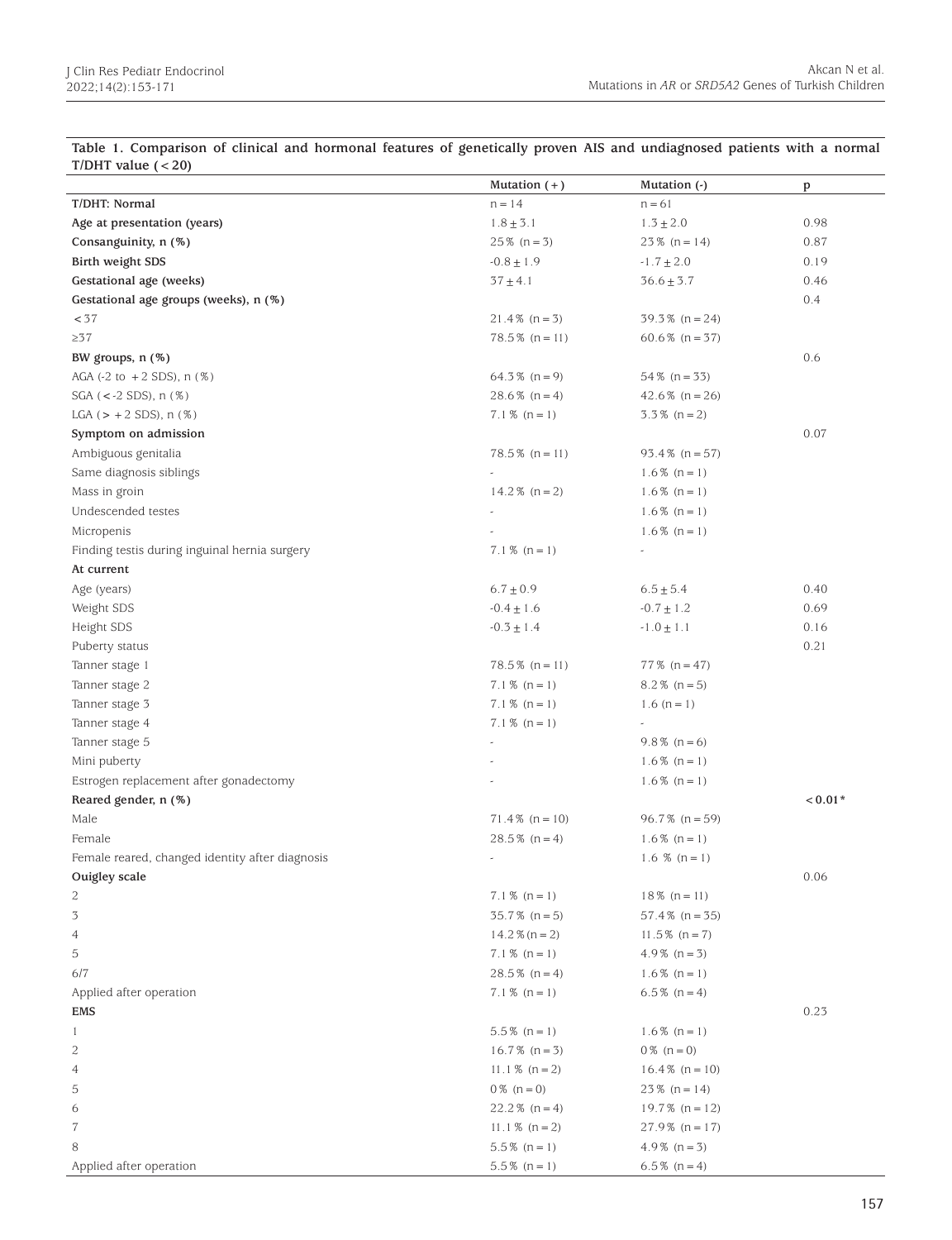#### **Table 1. Continued**

|                                         | Mutation $(+)$    | Mutation (-)      | p       |
|-----------------------------------------|-------------------|-------------------|---------|
| AIS groups, n (%)                       |                   |                   | $0.02*$ |
| PAIS                                    | $71.4\%$ (n = 10) | $98.4\%$ (n = 60) |         |
| CAIS                                    | $28.5\%$ (n = 4)  | $1.6\%$ (n = 1)   |         |
| <b>Additional findings</b>              |                   |                   | 0.19    |
| None                                    | $57.1\%$ (n = 8)  | $36\%$ (n = 22)   |         |
| Prematurity                             | $21.4\%$ (n = 3)  | $34.4\%$ (n = 21) |         |
| <b>IUGR</b>                             |                   | $9.8\%$ (n = 6)   |         |
| Multicystic dysplastic kidney           |                   | $3.3\%$ (n = 2)   |         |
| Congenital heart disease                |                   | $4.9\%$ (n = 3)   |         |
| Anal atresia                            |                   | $3.3\%$ (n = 2)   |         |
| Nephrolithiasis                         |                   | $1.6\%$ (n = 1)   |         |
| Autism                                  |                   | $1.6\%$ (n = 1)   |         |
| Gonadoblastoma                          |                   | $1.6\%$ (n = 1)   |         |
| Infant of diabetic mother               |                   | $1.6\%$ (n = 1)   |         |
| Klinefelter syndrome                    | $7.1\%$ (n = 1)   | $1.6\%$ (n = 1)   |         |
| 47, XYY                                 | $7.1\%$ (n = 1)   |                   |         |
| Agenesis of the corpus callosum         | $7.1\%$ (n = 1)   |                   |         |
| Target height SDS                       | $-0.8 \pm 0.2$    | $-0.9 \pm 0.09$   | 0.97    |
| Laboratory results according to the age |                   |                   |         |
| 0-6 months                              | $n = 7$           | $n = 26$          |         |
| Age (months)                            | $2.1 \pm 1.5$     | $1.6 \pm 1.6$     | 0.38    |
| LH (mIU/mL)                             | $4.9 \pm 4.3$     | $4.1 \pm 3.7$     | 0.62    |
| FSH (mIU/mL)                            | $1.7 \pm 1.2$     | $2.2\pm1.6$       | 0.42    |
| Basal T (ng/mL)                         | $1.5 \pm 1.4$     | $1.6 \pm 0.8$     | 0.76    |
| Basal DHT (ng/mL)                       | $0.3 \pm 0.2$     | $0.4 \pm 0.1$     | 0.59    |
| Basal T/DHT ratio                       | $10.5 \pm 7.3$    | $6.9 \pm 6.3$     | 0.22    |
| Prepubertal                             | $n = 7$           | $n = 38$          |         |
| Age (years)                             | $4.0 \pm 2.9$     | $3.8 \pm 2.9$     | 0.67    |
| LH (mIU/mL)                             | $0.7 \pm 0.9$     | $0.5 \pm 1.6$     | 0.23    |
| FSH (mIU/mL)                            | $1.2\pm1.0$       | $1.5 \pm 2.5$     | 0.86    |
| Basal T (ng/mL)                         | $0.3 \pm 0.4$     | $0.2 \pm 0.4$     | 0.82    |
| Stimulated T (ng/mL)                    | $5.1 \pm 2.9$     | $4.3 \pm 2.4$     | 0.38    |
| Stimulated DHT (ng/mL)                  | $1.5\pm1.6$       | $0.6 \pm 0.5$     | 0.12    |
| Stimulated T/DHT                        | $4.7\pm2.8$       | $9.3 \pm 1.3$     | $0.04*$ |
| Pubertal                                | $n = 3$           | $n = 8$           |         |
| Age (years)                             | $10.8 \pm 0.3$    | $12.7\pm3.0$      | 0.13    |
| LH (mIU/mL)                             | $2.4 \pm 4.2$     | $3.8 \pm 5.0$     | 0.69    |
| FSH (mIU/mL)                            | $2 + 4.9$         | $6.5 \pm 9.4$     | 0.56    |
| Basal T (ng/mL)                         | $4.3\pm3.1$       | $2.6 \pm 2.0$     | 0.51    |
| Basal DHT (ng/mL)                       | $0.5 \pm 0.2$     | $0.4 \pm 0.3$     | 0.91    |
| <b>Basal T/DHT</b>                      | $9.5 \pm 4.5$     | $5.8 \pm 3.0$     | 0.16    |

AGA: appropriate for gestational age, AIS: androgenin sensitivity syndrome, BW: birth weight, CAIS: complete androgen insensitivity syndrome, DHT: dihydrotestosterone, EMS: external masculinization score, FSH: follicle-stimulating hormone, IUGR: intrauterine growth retardation, LGA: large for gestational age, LH: luteinizing hormone, PAIS: partial androgen insensitivity syndrome, SGA: small for gestational age, T: testosterone, SDS: standard deviation score

#### **Endocrine Data**

Laboratory results of AIS,  $5\alpha$ -RD and the undiagnosed groups according to their T/DHT ratios are detailed in Tables 1, 2, 3 and 4. 22.2% ( $n=4$ ) of AIS patients and 36.5% ( $n=35$ ) of undiagnosed patients had T/DHT ratio ≥20, whereas 28.6% (n=4) of 5 $\alpha$ -RD patients had T/DHT ratio <20 (Table 1-4). T/DHT ratios were obtained in  $57\%$  (n = 73) during hCG test, whereas the remaining were obtained by basal hormone levels during puberty or minipuberty. Twenty four patients had more than one T/DHT ratio according to their ages. The mean values of T/DHT ratios used for hormonal diagnosis were significantly different between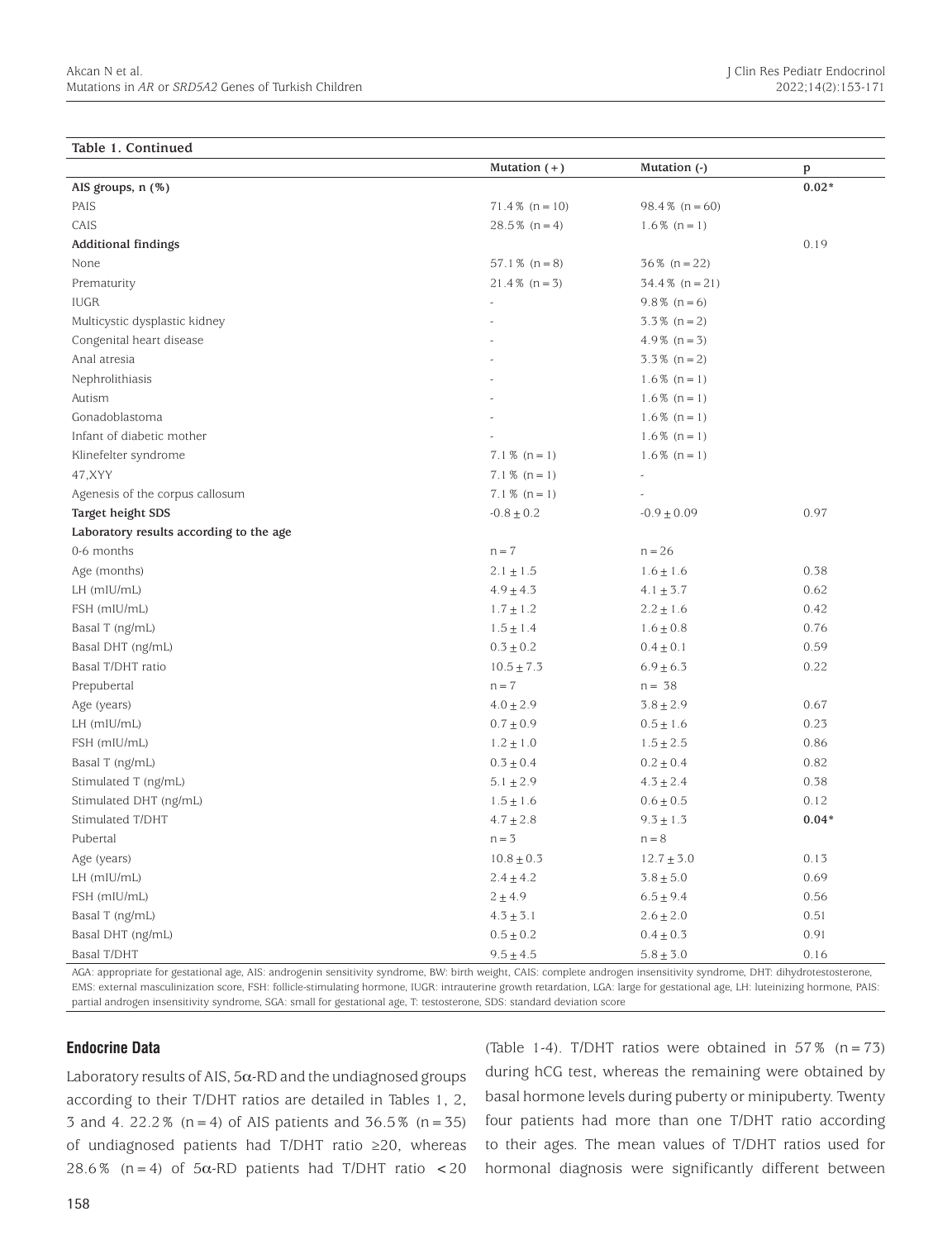| Mutation $(+)$ | Mutation (-)                                                                                                                                                                                                                                                                                                                                                                                                                                                                                                                            | p                                                                                                                                                                                                                                                                                                                                                                                                                                                                                                                                                                                                                                                                                                         |
|----------------|-----------------------------------------------------------------------------------------------------------------------------------------------------------------------------------------------------------------------------------------------------------------------------------------------------------------------------------------------------------------------------------------------------------------------------------------------------------------------------------------------------------------------------------------|-----------------------------------------------------------------------------------------------------------------------------------------------------------------------------------------------------------------------------------------------------------------------------------------------------------------------------------------------------------------------------------------------------------------------------------------------------------------------------------------------------------------------------------------------------------------------------------------------------------------------------------------------------------------------------------------------------------|
|                |                                                                                                                                                                                                                                                                                                                                                                                                                                                                                                                                         |                                                                                                                                                                                                                                                                                                                                                                                                                                                                                                                                                                                                                                                                                                           |
|                |                                                                                                                                                                                                                                                                                                                                                                                                                                                                                                                                         | 0.11                                                                                                                                                                                                                                                                                                                                                                                                                                                                                                                                                                                                                                                                                                      |
|                |                                                                                                                                                                                                                                                                                                                                                                                                                                                                                                                                         | 0.38                                                                                                                                                                                                                                                                                                                                                                                                                                                                                                                                                                                                                                                                                                      |
|                |                                                                                                                                                                                                                                                                                                                                                                                                                                                                                                                                         | 0.7                                                                                                                                                                                                                                                                                                                                                                                                                                                                                                                                                                                                                                                                                                       |
|                |                                                                                                                                                                                                                                                                                                                                                                                                                                                                                                                                         | 0.93                                                                                                                                                                                                                                                                                                                                                                                                                                                                                                                                                                                                                                                                                                      |
|                |                                                                                                                                                                                                                                                                                                                                                                                                                                                                                                                                         | 0.84                                                                                                                                                                                                                                                                                                                                                                                                                                                                                                                                                                                                                                                                                                      |
|                |                                                                                                                                                                                                                                                                                                                                                                                                                                                                                                                                         |                                                                                                                                                                                                                                                                                                                                                                                                                                                                                                                                                                                                                                                                                                           |
|                |                                                                                                                                                                                                                                                                                                                                                                                                                                                                                                                                         |                                                                                                                                                                                                                                                                                                                                                                                                                                                                                                                                                                                                                                                                                                           |
|                |                                                                                                                                                                                                                                                                                                                                                                                                                                                                                                                                         | 0.88                                                                                                                                                                                                                                                                                                                                                                                                                                                                                                                                                                                                                                                                                                      |
|                |                                                                                                                                                                                                                                                                                                                                                                                                                                                                                                                                         |                                                                                                                                                                                                                                                                                                                                                                                                                                                                                                                                                                                                                                                                                                           |
|                |                                                                                                                                                                                                                                                                                                                                                                                                                                                                                                                                         |                                                                                                                                                                                                                                                                                                                                                                                                                                                                                                                                                                                                                                                                                                           |
|                |                                                                                                                                                                                                                                                                                                                                                                                                                                                                                                                                         |                                                                                                                                                                                                                                                                                                                                                                                                                                                                                                                                                                                                                                                                                                           |
|                |                                                                                                                                                                                                                                                                                                                                                                                                                                                                                                                                         | $0.01*$                                                                                                                                                                                                                                                                                                                                                                                                                                                                                                                                                                                                                                                                                                   |
|                |                                                                                                                                                                                                                                                                                                                                                                                                                                                                                                                                         |                                                                                                                                                                                                                                                                                                                                                                                                                                                                                                                                                                                                                                                                                                           |
|                |                                                                                                                                                                                                                                                                                                                                                                                                                                                                                                                                         |                                                                                                                                                                                                                                                                                                                                                                                                                                                                                                                                                                                                                                                                                                           |
|                |                                                                                                                                                                                                                                                                                                                                                                                                                                                                                                                                         |                                                                                                                                                                                                                                                                                                                                                                                                                                                                                                                                                                                                                                                                                                           |
|                |                                                                                                                                                                                                                                                                                                                                                                                                                                                                                                                                         |                                                                                                                                                                                                                                                                                                                                                                                                                                                                                                                                                                                                                                                                                                           |
|                |                                                                                                                                                                                                                                                                                                                                                                                                                                                                                                                                         |                                                                                                                                                                                                                                                                                                                                                                                                                                                                                                                                                                                                                                                                                                           |
|                |                                                                                                                                                                                                                                                                                                                                                                                                                                                                                                                                         |                                                                                                                                                                                                                                                                                                                                                                                                                                                                                                                                                                                                                                                                                                           |
|                |                                                                                                                                                                                                                                                                                                                                                                                                                                                                                                                                         | 0.34                                                                                                                                                                                                                                                                                                                                                                                                                                                                                                                                                                                                                                                                                                      |
|                |                                                                                                                                                                                                                                                                                                                                                                                                                                                                                                                                         | 0.20                                                                                                                                                                                                                                                                                                                                                                                                                                                                                                                                                                                                                                                                                                      |
|                |                                                                                                                                                                                                                                                                                                                                                                                                                                                                                                                                         | 0.38                                                                                                                                                                                                                                                                                                                                                                                                                                                                                                                                                                                                                                                                                                      |
|                |                                                                                                                                                                                                                                                                                                                                                                                                                                                                                                                                         | 0.07                                                                                                                                                                                                                                                                                                                                                                                                                                                                                                                                                                                                                                                                                                      |
|                |                                                                                                                                                                                                                                                                                                                                                                                                                                                                                                                                         |                                                                                                                                                                                                                                                                                                                                                                                                                                                                                                                                                                                                                                                                                                           |
|                |                                                                                                                                                                                                                                                                                                                                                                                                                                                                                                                                         |                                                                                                                                                                                                                                                                                                                                                                                                                                                                                                                                                                                                                                                                                                           |
|                |                                                                                                                                                                                                                                                                                                                                                                                                                                                                                                                                         |                                                                                                                                                                                                                                                                                                                                                                                                                                                                                                                                                                                                                                                                                                           |
|                |                                                                                                                                                                                                                                                                                                                                                                                                                                                                                                                                         |                                                                                                                                                                                                                                                                                                                                                                                                                                                                                                                                                                                                                                                                                                           |
|                |                                                                                                                                                                                                                                                                                                                                                                                                                                                                                                                                         |                                                                                                                                                                                                                                                                                                                                                                                                                                                                                                                                                                                                                                                                                                           |
|                |                                                                                                                                                                                                                                                                                                                                                                                                                                                                                                                                         |                                                                                                                                                                                                                                                                                                                                                                                                                                                                                                                                                                                                                                                                                                           |
|                |                                                                                                                                                                                                                                                                                                                                                                                                                                                                                                                                         |                                                                                                                                                                                                                                                                                                                                                                                                                                                                                                                                                                                                                                                                                                           |
|                |                                                                                                                                                                                                                                                                                                                                                                                                                                                                                                                                         | $0.04*$                                                                                                                                                                                                                                                                                                                                                                                                                                                                                                                                                                                                                                                                                                   |
|                |                                                                                                                                                                                                                                                                                                                                                                                                                                                                                                                                         |                                                                                                                                                                                                                                                                                                                                                                                                                                                                                                                                                                                                                                                                                                           |
|                |                                                                                                                                                                                                                                                                                                                                                                                                                                                                                                                                         |                                                                                                                                                                                                                                                                                                                                                                                                                                                                                                                                                                                                                                                                                                           |
|                |                                                                                                                                                                                                                                                                                                                                                                                                                                                                                                                                         |                                                                                                                                                                                                                                                                                                                                                                                                                                                                                                                                                                                                                                                                                                           |
|                |                                                                                                                                                                                                                                                                                                                                                                                                                                                                                                                                         | $0.01*$                                                                                                                                                                                                                                                                                                                                                                                                                                                                                                                                                                                                                                                                                                   |
|                |                                                                                                                                                                                                                                                                                                                                                                                                                                                                                                                                         |                                                                                                                                                                                                                                                                                                                                                                                                                                                                                                                                                                                                                                                                                                           |
|                |                                                                                                                                                                                                                                                                                                                                                                                                                                                                                                                                         |                                                                                                                                                                                                                                                                                                                                                                                                                                                                                                                                                                                                                                                                                                           |
|                |                                                                                                                                                                                                                                                                                                                                                                                                                                                                                                                                         |                                                                                                                                                                                                                                                                                                                                                                                                                                                                                                                                                                                                                                                                                                           |
|                |                                                                                                                                                                                                                                                                                                                                                                                                                                                                                                                                         |                                                                                                                                                                                                                                                                                                                                                                                                                                                                                                                                                                                                                                                                                                           |
|                | $\overline{\phantom{a}}$                                                                                                                                                                                                                                                                                                                                                                                                                                                                                                                |                                                                                                                                                                                                                                                                                                                                                                                                                                                                                                                                                                                                                                                                                                           |
|                |                                                                                                                                                                                                                                                                                                                                                                                                                                                                                                                                         | $0.01*$                                                                                                                                                                                                                                                                                                                                                                                                                                                                                                                                                                                                                                                                                                   |
|                |                                                                                                                                                                                                                                                                                                                                                                                                                                                                                                                                         |                                                                                                                                                                                                                                                                                                                                                                                                                                                                                                                                                                                                                                                                                                           |
|                |                                                                                                                                                                                                                                                                                                                                                                                                                                                                                                                                         |                                                                                                                                                                                                                                                                                                                                                                                                                                                                                                                                                                                                                                                                                                           |
|                |                                                                                                                                                                                                                                                                                                                                                                                                                                                                                                                                         |                                                                                                                                                                                                                                                                                                                                                                                                                                                                                                                                                                                                                                                                                                           |
|                |                                                                                                                                                                                                                                                                                                                                                                                                                                                                                                                                         |                                                                                                                                                                                                                                                                                                                                                                                                                                                                                                                                                                                                                                                                                                           |
|                |                                                                                                                                                                                                                                                                                                                                                                                                                                                                                                                                         |                                                                                                                                                                                                                                                                                                                                                                                                                                                                                                                                                                                                                                                                                                           |
|                |                                                                                                                                                                                                                                                                                                                                                                                                                                                                                                                                         |                                                                                                                                                                                                                                                                                                                                                                                                                                                                                                                                                                                                                                                                                                           |
|                |                                                                                                                                                                                                                                                                                                                                                                                                                                                                                                                                         |                                                                                                                                                                                                                                                                                                                                                                                                                                                                                                                                                                                                                                                                                                           |
|                |                                                                                                                                                                                                                                                                                                                                                                                                                                                                                                                                         |                                                                                                                                                                                                                                                                                                                                                                                                                                                                                                                                                                                                                                                                                                           |
|                |                                                                                                                                                                                                                                                                                                                                                                                                                                                                                                                                         |                                                                                                                                                                                                                                                                                                                                                                                                                                                                                                                                                                                                                                                                                                           |
|                |                                                                                                                                                                                                                                                                                                                                                                                                                                                                                                                                         | $0.01*$                                                                                                                                                                                                                                                                                                                                                                                                                                                                                                                                                                                                                                                                                                   |
|                |                                                                                                                                                                                                                                                                                                                                                                                                                                                                                                                                         |                                                                                                                                                                                                                                                                                                                                                                                                                                                                                                                                                                                                                                                                                                           |
|                | $n = 4$<br>$4.0 \pm 4.4$<br>$0\%$ (n = 0)<br>$-0.7 \pm 1.9$<br>$35.0 \pm 7.0$<br>$25\%$ (n = 1)<br>$75\%$ (n = 3)<br>$75\%$ (n = 3)<br>$25\%$ (n = 1)<br>$0\%$ (n = 0)<br>$75\%$ (n = 3)<br>$25\%$ (n = 1)<br>$7.7 \pm 8.6$<br>$0.6 \pm 1.8$<br>$-0.3 \pm 0.6$<br>$25\%$ (n = 1)<br>$75\%$ (n = 3)<br>$25\%$ (n = 1)<br>$75\%$ (n = 3)<br>$25\%$ (n = 1)<br>$75\%$ (n = 3)<br>$50\%$ (n = 2)<br>$25\%$ (n = 1)<br>$0\%$ (n = 0)<br>$0\%$ (n = 0)<br>$0\%$ (n = 0)<br>$25\%$ (n = 1)<br>$0\%$ (n = 0)<br>$0\%$ (n = 0)<br>$25\%$ (n = 1) | $n=35$<br>$1.3 \pm 2.8$<br>$25.8\%$ (n = 8)<br>$-1.2\pm1.6$<br>$35.9 \pm 4.1$<br>$40\%$ (n = 14)<br>60 % $(n = 21)$<br>60 % $(n = 21)$<br>$34.3\%$ (n = 12)<br>$5.7\%$ (n = 2)<br>$94.3\%$ (n = 33)<br>$2.8\%$ (n = 1)<br>$2.8\%$ (n = 1)<br>$3.9 \pm 4.7$<br>$-0.7\pm1.2$<br>$-0.9 \pm 1.3$<br>$82.9\%$ (n = 29)<br>$\omega$<br>$11.4\%$ (n = 4)<br>$5.7\%$ (n = 2)<br>$94.3\%$ (n = 33)<br>$2.8\%$ (n = 1)<br>$2.8\%$ (n = 1)<br>$8.6\%$ (n = 3)<br>$85.7\%$ (n = 30)<br>$2.8\%$ (n = 1)<br>$2.8\%$ (n = 1)<br>$0\%$ (n = 0)<br>$0\%$ (n = 0)<br>$2.9\%$ (n = 1)<br>$17.1\%$ (n = 6)<br>$8.6\%$ (n = 3)<br>$22.9\%$ (n = 8)<br>$40\%$ (n = 14)<br>$8.6\%$ (n = 3)<br>$100\%$ (n = 35)<br>$75\%$ (n = 3) |

**Table 2. Comparison of clinical and hormonal features of genetically proven AIS and undiagnosed patients with a high T/DHT**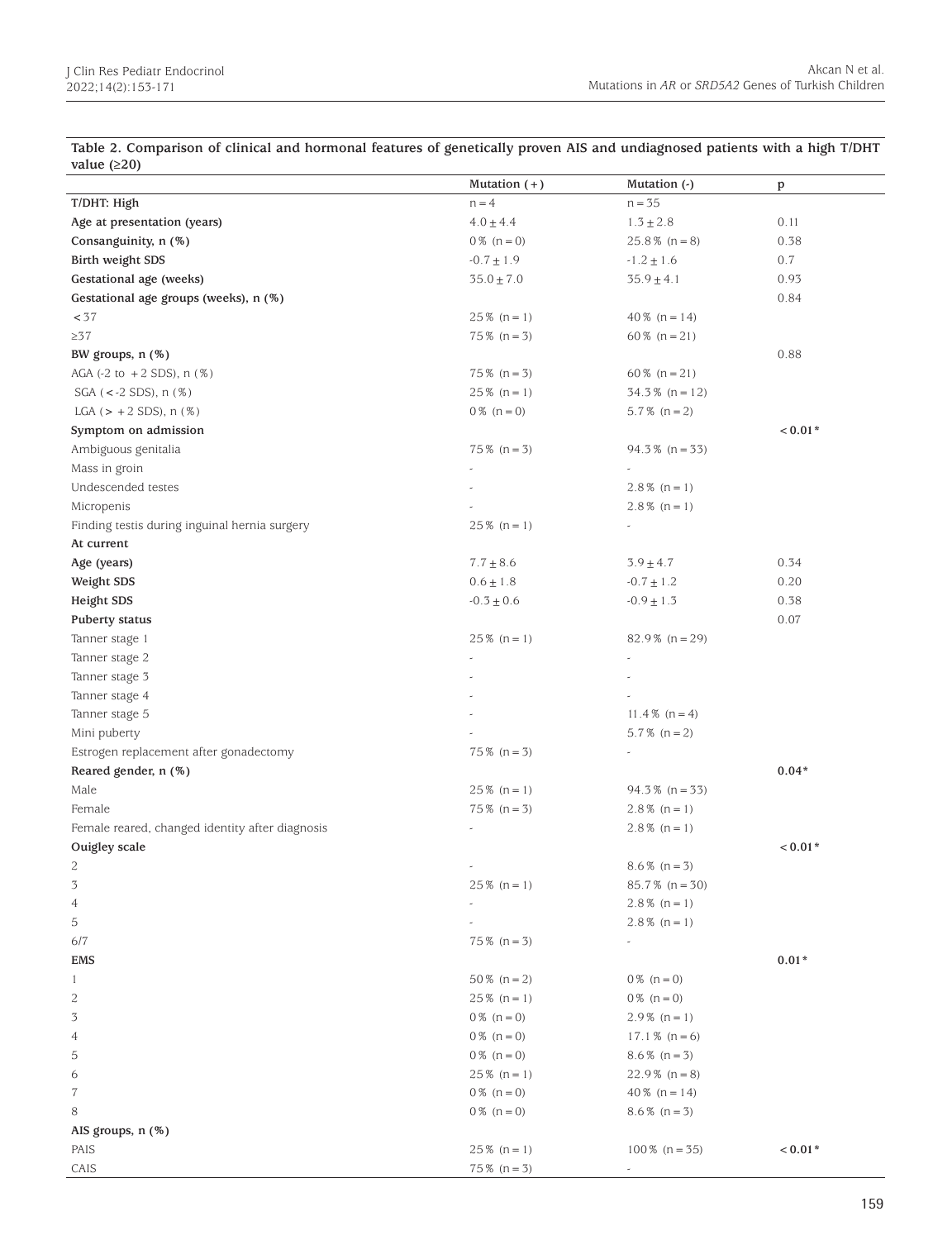| Table 2. Continued                      |                 |                   |         |
|-----------------------------------------|-----------------|-------------------|---------|
|                                         | Mutation $(+)$  | Mutation (-)      | p       |
| <b>Additional findings</b>              |                 |                   | 0.95    |
| None                                    | $75\%$ (n = 3)  | $51.4\%$ (n = 18) |         |
| Prematurity                             | $25\%$ (n = 1)  | $34.3\%$ (n = 12) |         |
| <b>IUGR</b>                             |                 | $11.4\%$ (n = 4)  |         |
| Anal atresia                            |                 | $2.8\%$ (n = 1)   |         |
| Target height SDS                       | $-0.8 \pm 0.3$  | $-0.8 \pm 0.1$    | 0.93    |
| Laboratory results according to the age |                 |                   |         |
| 0-6 months                              | $n = 0$         | $n = 20$          |         |
| Age (months)                            |                 | $2.5 \pm 2.1$     |         |
| LH (mIU/mL)                             |                 | $3.9 \pm 3.4$     |         |
| FSH (mIU/mL)                            |                 | $1.8\pm1.4$       |         |
| Basal T (ng/mL)                         |                 | $1.8\pm1.5$       |         |
| Basal DHT (ng/mL)                       |                 | $0.08\pm0.05$     |         |
| <b>Basal T/DHT</b>                      |                 | $40.0 \pm 18.5$   |         |
| Prepubertal                             | $n = 2$         | $n = 19$          |         |
| Age (years)                             | $5.2 \pm 5.0$   | $2.2 \pm 2.2$     | 0.23    |
| LH (mIU/mL)                             | $0.3 \pm 0.1$   | $0.3 \pm 0.2$     | 0.76    |
| FSH (mIU/mL)                            | $1.8 \pm 1.6$   | $0.8 \pm 0.5$     | 0.23    |
| Basal T (ng/mL)                         | $0.05 \pm 0.07$ | $0.05 \pm 0.07$   | 0.12    |
| Stimulated T (ng/mL)                    | $4.6 \pm 2.2$   | $4.0 \pm 2.9$     | 0.95    |
| Stimulated DHT (ng/mL)                  | $0.05\pm0.07$   | $0.2 \pm 0.4$     | 0.58    |
| Stimulated T/DHT                        | $94.8 \pm 28.7$ | $81.6 \pm 15.9$   | 0.49    |
| Pubertal                                | $n = 3$         | $n = 3$           |         |
| Age (years)                             | $12.3 \pm 2.7$  | $12.3 \pm 2.7$    | 0.22    |
| LH (mIU/mL)                             | $23.9\pm3.0$    | $6.1 \pm 2.9$     | $0.04*$ |
| FSH (mIU/mL)                            | $20.6 \pm 10.4$ | $6.6 \pm 5.7$     | 0.12    |
| Basal T (ng/mL)                         | $6.5 \pm 1.9$   | $4.4 \pm 2.2$     | 0.28    |
| Basal DHT (ng/mL)                       | $0.2 \pm 0.08$  | $0.09 \pm 0.1$    | 0.64    |
| Basal T/DHT ratio                       | $55.8 \pm 29.7$ | $57.3 + 21.2$     | 0.31    |

AGA: appropriate for gestational age, AIS: androgenin sensitivity syndrome, BW: birth weight, CAIS: complete androgen insensitivity syndrome, DHT: dihydrotestosterone, EMS: external masculinization score, FSH: follicle-stimulating hormone, IUGR: intrauterine growth retardation, LGA: large for gestational age, LH: luteinizing hormone, PAIS: partial androgen insensitivity syndrome, SGA: small for gestational age, T: testosterone, SDS: standard deviation score

AIS,  $5\alpha$ -RD and undiagnosed groups ( $p < 0.05$ ).  $5\alpha$ -RD patients had significant higher T/DHT ratios than both the AIS and undiagnosed groups. Although basal T/DHT ratio during minipuberty or puberty did not differ, stimulated T/ DHT ratio in the prepubertal period was significantly lower in the AIS subgroup with T/DHT<20 than in the undiagnosed subgroup with T/DHT<20 (Table 1). In contrast, the stimulated T/DHT ratio in the prepubertal period was significantly higher in the  $5\alpha$ -RD subgroup with T/DHT < 20 than in the undiagnosed subgroup with T/DHT<20 (Table 3). Clinical and laboratory findings of genetically diagnosed AIS and  $5\alpha$ -RD patients arepresented in Supplementary Table 1 and 2. Only pubertal LH was significantly higher in AIS patients than the undiagnosed group when T/DHT≥20.

# **Molecular Genetics**

Cytogeneticaly, 32 patients had definitive diagnosis and four patients had non-46,XY karyotypes (three with 47,XXY, and one with 47,XYY). Fourteen patients were investigated

only for AR, 10 only for *SRD5A2* and 104 patients were investigated for both genes. Variants attributed to disease were found in 32 (24%) patients, whereas the others  $(75\%$ ,  $n=96)$  remained undiagnosed for molecular genetic base. In the total cohort,  $14\%$  of patients (n=18) were molecularly diagnosed as AIS, and 10.9% ( $n = 14$ ) had  $5\alpha$ -RD genetically. Molecular genetic test results showed four novel *AR* variants (c.94G>T, p.Glu32\*; c.330G>C, p.Leu110=; c.2084C>T, p.Pro695Leu; c.2585\_2592delAGCTCCTG, p.(Lys862Argfs\*16). Among those, c.94G>T and c.2585\_2592delAGCTCCTG were classified as pathogenic, c.2084C>T as likely pathogenic, while silent change (c.330G>C) as likely benign. In *in silico* analysis for human splicing finder, c.330G>C is not expected to have significant impact on splicing signals (22). This silent change would cause the alteration of leucine encoded by CTG to CTC. In a study of translation-selection model of human genome, it was shown that CTG is the major codon for leucine-tRNA, being more abundant in a translation environment, an important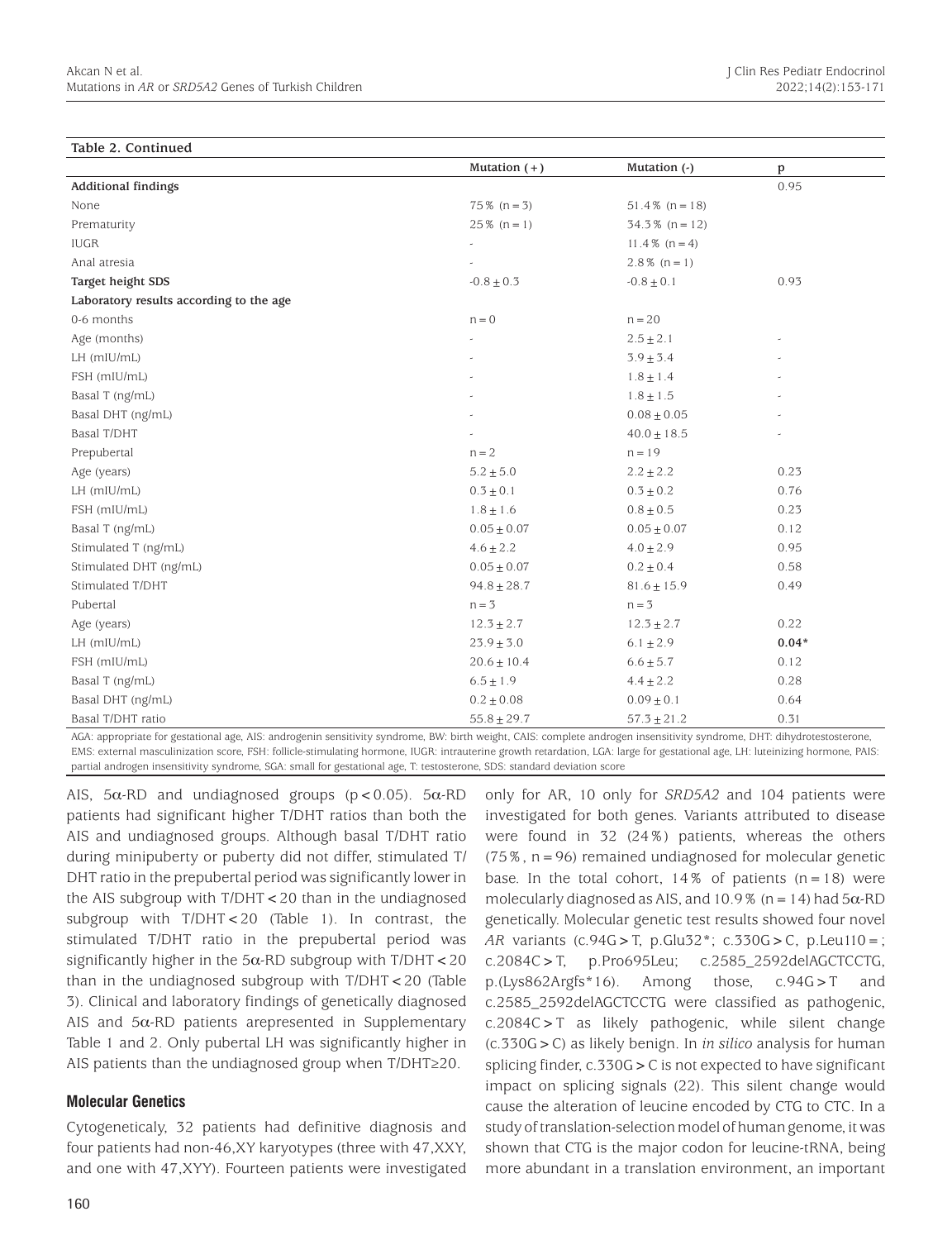| Table 3. Comparison of clinical and hormonal features of genetically proven 5 $\alpha$ -reductase deficiency and undiagnosed patients |
|---------------------------------------------------------------------------------------------------------------------------------------|
| with a normal T/DHT value $(< 20)$                                                                                                    |
|                                                                                                                                       |

|                                                  | Mutation $(+)$        | Mutation (-)      | p       |
|--------------------------------------------------|-----------------------|-------------------|---------|
| T/DHT: Normal                                    | $n = 4$               | $n = 61$          |         |
| Age at presentation (years)                      | $12.0 \pm 4.9$        | $1.3 \pm 2.0$     | $0.01*$ |
| Consanguinity, n (%)                             | $75\%$ (n = 3)        | $23\%$ (n = 14)   | $0.02*$ |
| Birth weight SDS                                 | $0.0 \pm 1.0$         | $-1.7 \pm 2.0$    | 0.07    |
| Gestational age (weeks)                          | $39.7 \pm 0.5$        | $36.6 \pm 3.7$    | $0.04*$ |
| Gestational age groups (weeks), n (%)            |                       |                   | 0.12    |
| < 37                                             | $0\%$ (n = 0)         | $39.3\%$ (n = 24) |         |
| $\geq 37$                                        | $100\%$ (n = 4)       | 60.6 $% (n = 37)$ |         |
| BW groups, n (%)                                 |                       |                   | 0.19    |
| AGA $(-2 \text{ to } +2 \text{ SDS})$ , n $(\%)$ | $100\%$ (n = 4)       | $54\%$ (n = 33)   |         |
| $SGA$ (<-2 SDS), n $(\%)$                        | $0\%$ (n = 0)         | 42.6 $% (n = 26)$ |         |
| LGA $(> + 2$ SDS), $n$ $(\%)$                    | $0\%$ (n = 0)         | $3.3\%$ (n = 2)   |         |
| Symptom on admission                             |                       |                   | $0.01*$ |
| Ambiguous genitalia                              | $\mathbf{0}$          | $93.4\%$ (n = 57) |         |
| Same diagnosis siblings                          | $50\%$ (n = 2)        | $1.6\%$ (n = 1)   |         |
| Mass in groin                                    | $50\%$ (n = 2)        | $1.6\%$ (n = 1)   |         |
| Undescended testes                               | $\mathbf{0}$          | $1.6\%$ (n = 1)   |         |
| Micropenis                                       | $\boldsymbol{0}$      | $1.6\%$ (n = 1)   |         |
| At current evaluation                            |                       |                   |         |
| Age (years)                                      | $15.9 \pm 2.8$        | $6.5 \pm 5.4$     | $0.01*$ |
| Weight SDS                                       | $-0.8\pm0.7$          | $-0.7\pm1.2$      | 0.82    |
| Height SDS                                       | $-0.6 \pm 0.6$        | $-1.0 \pm 1.1$    | 0.56    |
| Puberty status                                   |                       |                   | $0.01*$ |
| Tanner Stage 1                                   |                       | $77\%$ (n = 47)   |         |
| Tanner Stage 2                                   | $25\%$ (n = 1)        | $8.2\%$ (n = 5)   |         |
| Tanner Stage 3                                   |                       | $1.6(n=1)$        |         |
| Tanner Stage 4                                   |                       |                   |         |
| Tanner Stage 5                                   |                       | $9.8\%$ (n = 6)   |         |
| Mini puberty                                     |                       | $1.6\%$ (n = 1)   |         |
| Estrogen replacement after gonadectomy           | $75\%$ (n = 3)        | $1.6\%$ (n = 1)   |         |
| Reared gender, n (%)                             |                       |                   | $0.01*$ |
| Male                                             |                       | $96.7\%$ (n = 59) |         |
| Female                                           | $75\%$ (n = 3)        | $1.6\%$ (n = 1)   |         |
| Female reared, changed identity after diagnosis  | $25\%$ (n = 1)        | 1.6 % $(n = 1)$   |         |
| Ouigley scale on admission                       |                       |                   | $0.01*$ |
| 2                                                | $\tilde{\phantom{a}}$ | $18\%$ (n = 11)   |         |
| 3                                                | $25\%$ (n = 1)        | $57.4\%$ (n = 35) |         |
| $\overline{4}$                                   |                       | $11.5\%$ (n = 7)  |         |
| 5                                                | $50\%$ (n = 2)        | $4.9\%$ (n = 3)   |         |
| 6/7                                              | $25\%$ (n = 1)        | $1.6\%$ (n = 1)   |         |
|                                                  |                       |                   |         |
| Applied after operation                          |                       | $6.5\%$ (n = 4)   |         |
| <b>EMS</b> score                                 |                       |                   | $0.01*$ |
| -1                                               | $0\%$ (n = 0)         | $1.6\%$ (n = 1)   |         |
| 2                                                | $25\%$ (n = 1)        | $0\%$ (n = 0)     |         |
| 4                                                | $0\%$ (n = 0)         | $16.4\%$ (n = 10) |         |
| 5                                                | $0\%$ (n = 0)         | $23\%$ (n = 14)   |         |
| 6                                                | $0\%$ (n = 0)         | $19.7\%$ (n = 12) |         |
|                                                  |                       |                   |         |
| 7                                                | $0\%$ (n = 0)         | $27.9\%$ (n = 17) |         |
| 8                                                | $75\%$ (n = 3)        | 4.9 $% (n = 3)$   |         |
| Applied after operation                          |                       | $6.5\%$ (n = 4)   |         |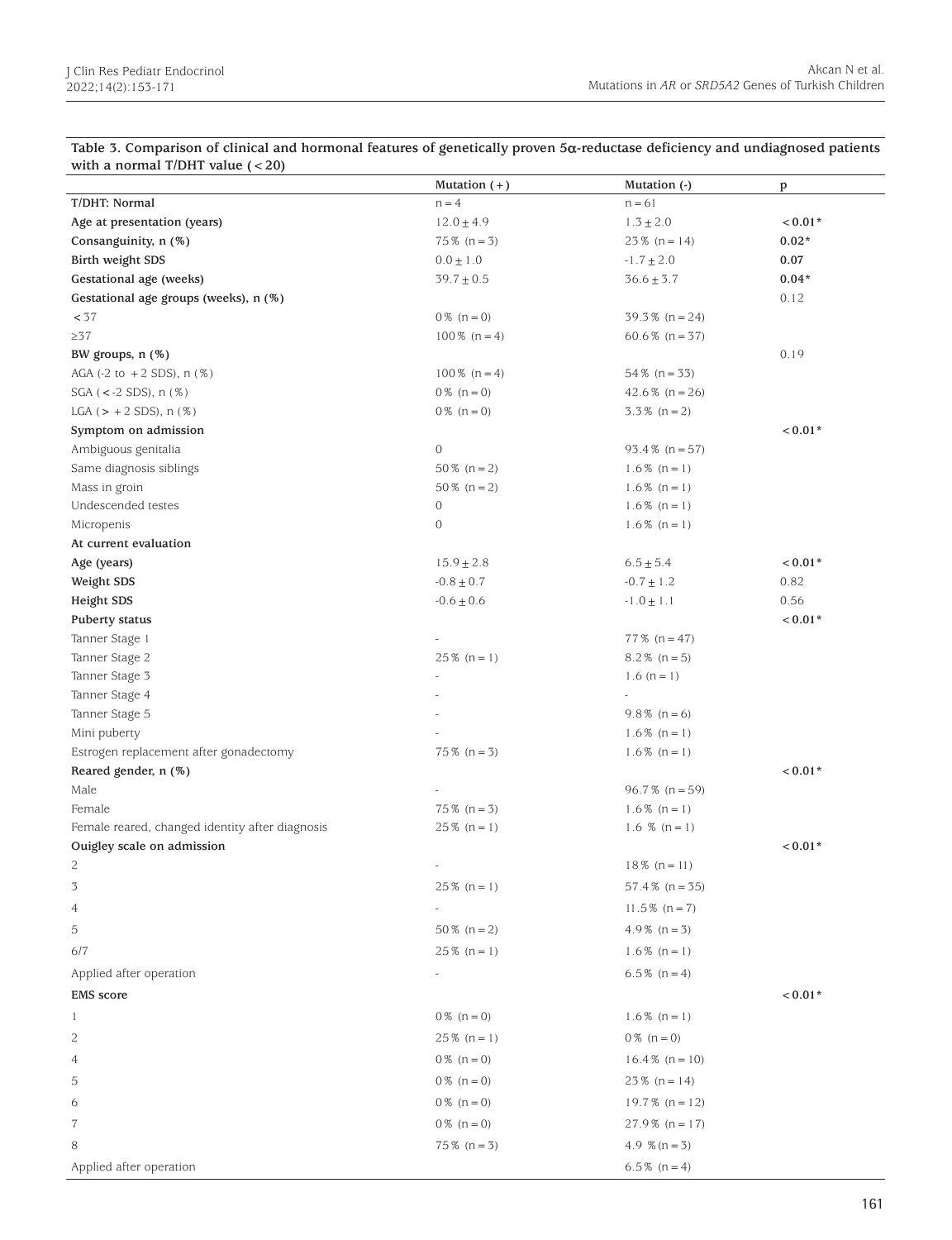#### **Table 3. Continued**

| rabio 9: continuou                      | Mutation $(+)$  | Mutation (-)      | p         |
|-----------------------------------------|-----------------|-------------------|-----------|
| AIS groups, n (%)                       |                 |                   | $< 0.01*$ |
| PAIS                                    | $75\%$ (n = 3)  | $98.4\%$ (n = 60) |           |
| CAIS                                    | $25\%$ (n = 1)  | $1.6\%$ (n = 1)   |           |
| Additional findings/diagnosis           |                 |                   | $0.03*$   |
| None                                    | $100\%$ (n = 4) | $36\%$ (n = 22)   |           |
| Prematurity                             |                 | $34.4\%$ (n = 21) |           |
| <b>IUGR</b>                             |                 | $9.8\%$ (n = 6)   |           |
| Multicystic dysplastic kidney           |                 | $3.3\%$ (n = 2)   |           |
| Congenital heart disease                |                 | $4.9\%$ (n = 3)   |           |
| Anal atresia                            |                 | $3.3\%$ (n = 2)   |           |
| Nephrolithiasis                         |                 | $1.6\%$ (n = 1)   |           |
| Autism                                  |                 | $1.6\%$ (n = 1)   |           |
| Gonadoblastoma                          |                 | $1.6\%$ (n = 1)   |           |
| Infant of diabetic mother               |                 | $1.6\%$ (n = 1)   |           |
| Klinefelter syndrome                    |                 | $1.6\%$ (n = 1)   |           |
| Target height SDS                       | $-1.0 \pm 0.2$  | $-0.9 \pm 0.09$   | 0.43      |
| Laboratory results according to the age |                 |                   |           |
| 0-6 months                              | $n = 0$         | $n = 26$          |           |
| Age (months)                            |                 | $1.6 \pm 1.6$     |           |
| LH (mIU/mL)                             |                 | $4.1 \pm 3.7$     |           |
| FSH (mIU/mL)                            |                 | $2.2\pm1.6$       |           |
| Basal T (ng/mL)                         |                 | $1.6 \pm 0.8$     |           |
| Basal DHT (ng/mL)                       |                 | $0.4 \pm 0.1$     |           |
| <b>Basal T/DHT</b>                      |                 | $6.9 \pm 6.3$     |           |
| Prepubertal                             | $n = 1$         | $n = 38$          |           |
| Age (year)                              | 4.8             | $3.8\pm2.9$       | 0.23      |
| LH (mIU/mL)                             | 0.1             | $0.5 \pm 1.6$     | 0.48      |
| FSH (mIU/mL)                            | 0.2             | $1.5 \pm 2.5$     | 0.10      |
| Basal T (ng/mL)                         | 0.2             | $0.2\pm0.4$       | 0.08      |
| Stimulated T (ng/mL)                    | 4.1             | $4.3 \pm 2.4$     | 0.89      |
| Stimulated DHT (ng/mL)                  | 0.3             | $0.6\pm0.5$       | 0.17      |
| Stimulated T/DHT                        | 16              | $9.3 \pm 1.3$     | $0.04*$   |
| Pubertal                                | $n = 4$         | $n = 8$           |           |
| Age (years)                             | $14.1 \pm 1.2$  | $12.7 \pm 3.0$    | 0.64      |
| LH (mIU/mL)                             | $6.6 \pm 7.2$   | $3.8 \pm 5.0$     | 0.23      |
| FSH (mIU/mL)                            | $12.1 \pm 14.6$ | $6.5 \pm 9.4$     | 0.23      |
| Basal T (ng/mL)                         | $2.6 \pm 2.1$   | $2.6 \pm 2.0$     | 0.85      |
| DHT (ng/mL)                             | $0.8 \pm 0.6$   | $0.4 \pm 0.3$     | 0.48      |
| T/DHT                                   | $5 + 2.31$      | $5.8 \pm 3.0$     | 0.64      |

AGA: appropriate for gestational age, AIS: androgenin sensitivity syndrome, BW: birth weight, CAIS: complete androgen insensitivity syndrome, DHT: dihydrotestosterone, EMS: external masculinization score, FSH: follicle-stimulating hormone, IUGR: intrauterine growth retardation, LGA: large for gestational age, LH: luteinizing hormone, PAIS: partial androgen insensitivity syndrome, SGA: small for gestational age, T: testosterone, SDS: standard deviation score

factor determining translational efficiency (23). Presently, there is no sufficient evidence to support a causative status of c.330G>C and segregation analysis for this family was not performed. The most frequent pathogenic *AR* variant in the study was c.1174C>T, (p.Pro392Ser) with a frequency of  $33.3\%$  (n = 6) in all AIS patients (Table 5). All of the patients with this mutation presented with PAIS clinically. All of patients with CAIS ( $n=7$ , 38.9%) had different mutations (two of them novel). However two siblings with  $c.2676T > A$ (p.Phe892Leu) mutation had different clinical presentations

(one PAIS, one CAIS) and one of these siblings with PAIS also had a 47,XXY karyotype (Supplementary Table 1). The most frequent *SRD5A2* mutations were c.164T>A (p.Leu55Gln), c.453delC (p.(Leu152Tyrfs\*8) and c.193G > C (p.Ala65Pro). Two patients with c.453delC (p.(Leu152Tyrfs\*8)) also had different Quigley scores, assigend as PAIS in one and CAIS in the other. A patient who had heterozygous mutations with  $c.164T > A$ , p.Leu55Gln and  $c.269A > C$  (p.His90Pro) presented with a CAIS phenotype (Supplementary Table 2).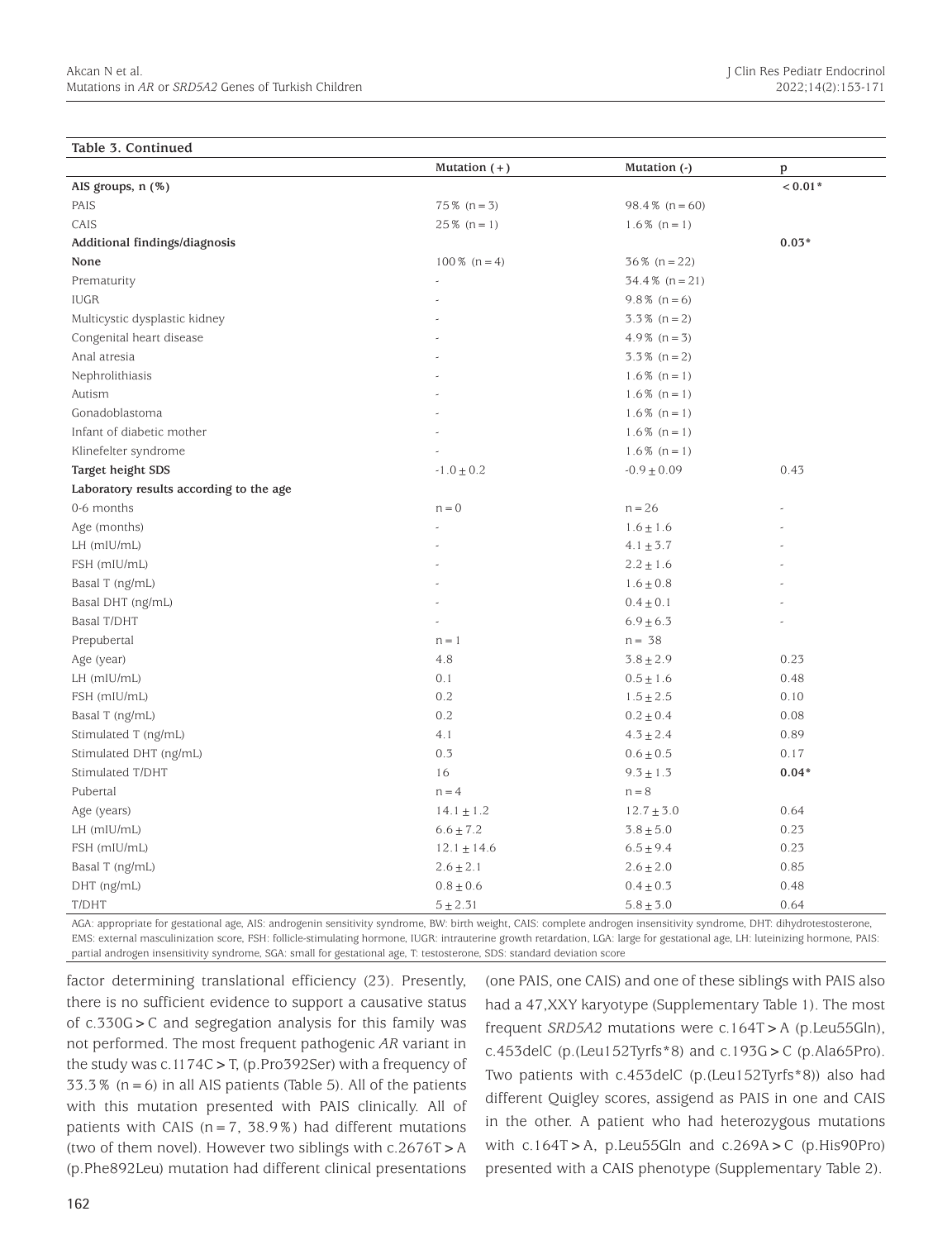**Table 4. Comparison of clinical and hormonal features of genetically proven 5**α**-reductase deficiency and undiagnosed patients with a high T/DHT value (≥20)**

| $\frac{1}{2}$                                    | Mutation $(+)$   | Mutation (-)             | p        |
|--------------------------------------------------|------------------|--------------------------|----------|
| T/DHT: High                                      | $n = 10$         | $n = 35$                 |          |
| Age at presentation (years)                      | $6.6 \pm 7.2$    | $1.3 \pm 2.8$            | $0.04*$  |
| Birth weight SDS                                 | $0.6 \pm 1.4$    | $-1.2\pm1.6$             | $0.007*$ |
| Gestational age (weeks)                          | $39.2 \pm 0.8$   | $35.9 \pm 4.1$           | $0.02*$  |
| Gestational age (weeks), n (%)                   |                  |                          | $0.03*$  |
| < 37                                             | $0\%$ (n = 0)    | $40\%$ (n = 14)          |          |
| $\geq 37$                                        | $100\%$ (n = 10) | 60 % $(n = 21)$          |          |
| Consanguinity, n (%)                             | $50\%$ (n = 5)   | $25.8\%$ (n = 8)         | 0.14     |
| BW groups, n (%)                                 |                  |                          | 0.10     |
| AGA $(-2 \text{ to } +2 \text{ SDS})$ , n $(\%)$ | $90\%$ (n = 9)   | 60 $% (n = 21)$          |          |
| SGA ( $\lt$ -2 SDS), n (%)                       | $0\%$ (n = 0)    | $34.3\%$ (n = 12)        |          |
| LGA $(> + 2$ SDS) $n$ (%)                        | $10\%$ (n = 1)   | $5.7\%$ (n = 2)          |          |
| Symptom on admission                             |                  |                          | 0.07     |
| Ambiguous genitalia                              | 60 % $(n = 6)$   | $94.3\%$ (n = 33)        |          |
| Mass in groin                                    | $10\%$ (n = 1)   |                          |          |
| Undescended testes                               |                  | $2.8\%$ (n = 1)          |          |
| Micropenis                                       |                  | $2.8\%$ (n = 1)          |          |
| Primary amenorrhea                               | $10\%$ (n = 1)   | $\tilde{\phantom{a}}$    |          |
| Virilization in puberty                          | $10\%$ (n = 1)   |                          |          |
| Cliteromegali                                    | $10\%$ (n = 1)   |                          |          |
| At current evaluation                            |                  |                          |          |
| Age (years)                                      | $6.9 \pm 6.0$    | $3.9 \pm 4.7$            | $0.03*$  |
| Weight SDS                                       | $0.6 \pm 1.0$    | $-0.7 \pm 1.2$           | $0.01*$  |
| Height SDS                                       | $0.3 \pm 0.9$    | $-0.9 \pm 1.3$           | $0.02*$  |
| Puberty status                                   |                  |                          | 0.95     |
| Tanner stage 1                                   | 60 % $(n = 6)$   | $82.9\%$ (n = 29)        |          |
| Tanner stage 2                                   | $\sim$           | $\overline{\phantom{a}}$ |          |
| Tanner stage 3                                   | $10\%$ (n = 1)   |                          |          |
| Tanner stage 4                                   | $10\%$ (n = 1)   |                          |          |
| Tanner stage 5                                   | $10\%$ (n = 1)   | 11.4 % $(n = 4)$         |          |
| Mini puberty                                     |                  | $5.7\%$ (n = 2)          |          |
| Estrogen replacement after gonadectomy           | $10\%$ (n = 1)   | $\tilde{\phantom{a}}$    |          |
| Reared gender, n (%)                             |                  |                          | $0.02*$  |
| Male                                             | $50\%$ (n = 5)   | $94.3\%$ (n = 33)        |          |
| Female                                           | $10\%$ (n = 1)   | $2.8\%$ (n = 1)          |          |
| Female reared, changed identity after diagnosis  | $4\%$ (n = 4)    | $2.8\%$ (n = 1)          |          |
| Ouigley scale                                    |                  |                          | $0.03*$  |
| 2                                                |                  | $8.6\%$ (n = 3)          |          |
| 3                                                | $50\%$ (n = 5)   | $85.7\%$ (n = 30)        |          |
| 4                                                | $10\%$ (n = 1)   | $2.8\%$ (n = 1)          |          |
| 5                                                | $20\%$ (n = 2)   | $2.8\%$ (n = 1)          |          |
| 6/7                                              | $20\%$ (n = 2)   |                          |          |
| <b>EMS</b> score                                 |                  |                          | $0.01*$  |
| $\mathbf{1}$                                     | $10\%$ (n = 1)   | $0\%$ (n = 0)            |          |
| 2                                                | $10\%$ (n = 1)   | $0\%$ (n = 0)            |          |
| 3                                                | % $(n = 0)$      | $2.9\%$ (n = 1)          |          |
| 4                                                | $30\%$ (n = 3)   | $17.1\%$ (n = 6)         |          |
| 5                                                | $10\%$ (n = 1)   | $8.6\%$ (n = 3)          |          |
| 6                                                | $10\%$ (n = 1)   | $22.9\%$ (n = 8)         |          |
| 7                                                | $% (n = 0)$      | 40 $% (n = 14)$          |          |
| 8                                                | $30\%$ (n = 3)   | $8.6\%$ (n = 3)          |          |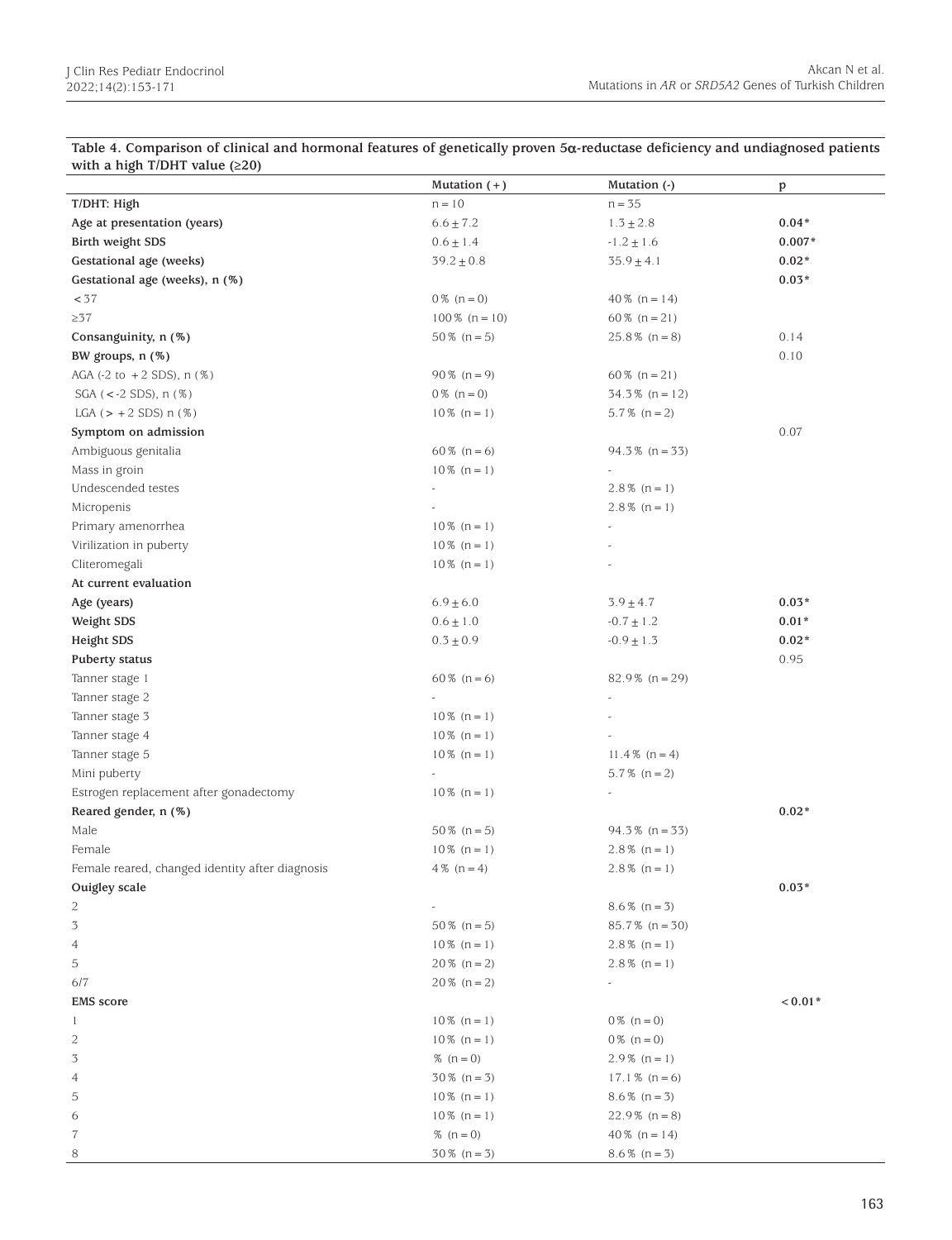#### **Table 4. Continued**

|                                         | Mutation $(+)$  | Mutation (-)      | $\, {\bf p}$ |
|-----------------------------------------|-----------------|-------------------|--------------|
| AIS groups, n (%)                       |                 |                   | $0.03*$      |
| PAIS                                    | $80\%$ (n = 8)  | $100\%$ (n = 35)  |              |
| CAIS                                    | $20\%$ (n = 2)  |                   |              |
| Additional findings/diagnosis           |                 |                   | $0.04*$      |
| None                                    | $90\%$ (n = 9)  | $51.4\%$ (n = 18) |              |
| Prematurity                             |                 | $34.3\%$ (n = 12) |              |
| <b>IUGR</b>                             |                 | $11.4\%$ (n = 4)  |              |
| Klinefelter syndrome                    | $10\%$ (n = 1)  | $2.8\%$ (n = 1)   |              |
| Anal atresia                            |                 | $51.4\%$ (n = 18) |              |
| Target height SDS                       | $-0.9\pm0.1$    | $-0.8 \pm 0.1$    | 0.35         |
| Laboratory results according to the age |                 |                   |              |
| 0-6 months                              | $n = 2$         | $n = 20$          |              |
| Age (months)                            | $1.5 \pm 2.2$   | $2.5 \pm 2.1$     | 0.33         |
| LH (mIU/mL)                             | $4.7 \pm 1.9$   | $3.9 \pm 3.4$     | 0.76         |
| FSH (mIU/mL)                            | $2.3 \pm 1.0$   | $1.8 \pm 1.4$     | 0.31         |
| Basal T (ng/mL)                         | $2.1 \pm 2.0$   | $1.8\pm1.5$       | 0.73         |
| Basal DHT (ng/mL)                       | $0.5\pm0.02$    | $0.08 \pm 0.05$   | 0.13         |
| <b>Basal T/DHT</b>                      | $52.7 \pm 19.7$ | $40.0 \pm 18.5$   | 0.13         |
| Prepubertal                             | $n = 6$         | $n = 19$          |              |
| Age (years)                             | $4.3 \pm 2.3$   | $2.2 \pm 2.2$     | $0.01*$      |
| LH (mIU/mL)                             | $0.4 \pm 0.4$   | $0.3 \pm 0.2$     | 0.89         |
| FSH (mIU/mL)                            | $0.9 \pm 0.5$   | $0.8 \pm 0.5$     | 0.47         |
| Basal T (ng/mL)                         | $0.07 \pm 0.07$ | $0.05 \pm 0.07$   | 0.43         |
| Stimulated T (ng/mL)                    | $3.4\pm2.4$     | $4.0 \pm 2.9$     | 0.52         |
| Stimulated DHT (ng/mL)                  | $0.08 \pm 0.07$ | $0.2 \pm 0.4$     | 0.64         |
| Stimulated T/DHT                        | $67.4 \pm 27.5$ | $81.6 \pm 15.9$   | 0.50         |
| Pubertal                                | $n = 3$         | $n = 3$           |              |
| Age (years)                             | $15.6 \pm 2.3$  | $12.3 \pm 2.7$    | 0.25         |
| LH (mIU/mL)                             | $12.7 \pm 10.0$ | $6.1 \pm 2.9$     | 0.27         |
| FSH (mIU/mL)                            | $23.7\pm22.8$   | $6.6 \pm 5.7$     | 0.08         |
| Basal T (ng/mL)                         | $4.8\pm3.8$     | $4.4\pm2.2$       | 0.72         |
| DHT (ng/mL)                             | $0.1\pm0.2$     | $0.09 \pm 0.1$    | 0.22         |
| T/DHT ratio                             | $49.8 \pm 24.9$ | $57.3 \pm 21.2$   | 0.65         |

AGA: appropriate for gestational age, AIS: androgenin sensitivity syndrome, BW: birth weight, CAIS: complete androgen insensitivity syndrome, DHT: dihydrotestosterone, EMS: external masculinization score, FSH: follicle-stimulating hormone, IUGR: intrauterine growth retardation, LGA: large for gestational age, LH: luteinizing hormone, PAIS: partial androgen insensitivity syndrome, SGA: small for gestational age, T: testosterone, SDS: standard deviation score

# **Discussion**

This study documented the clinical, hormonal and genetic features of 46,XY DSD who were considered AIS or  $5\alpha$ -RD according to clinical and hormonal criteria. We summarized clinical, endocrine, and genetic data of 128 Turkish children with 46,XY DSD, collected in only one center with molecular analyses performed in a single laboratory.

In our cohort, 24% of the 46,XY DSD patients had any variants attributed to disease. This finding is consistent with other studies that reportaround 20-40% of cases achieve a molecular diagnosis whereas the others remain without diagnosis (24). On the otherhand, lower rates of molecularly diagnosed cases,  $16.3\%$  (11.6%  $5\alpha$ -RD2, 4.7% AIS) (25) and  $12\%$  (8% AIS, 4% 5 $\alpha$ -RD2 and 88% without gene

abnormality) (26) have also been reported in some studies. Different studies from Turkey also report different rates of *AR* or *SRD5A2* gene mutationsin Turkish populations (2,17,27,28). One of these studies report their 51 patients with the mutation rates of *AR* gene 22% and *SRD5A2* gene 12% which are similar to our results (2). Recently, in a large cohort of Turkish DSD patients, 143 patients with 46,XY DSD were evaluated and 45 (31.4%) were genetically proven. In this recent study, the distribution of the molecular diagnosis of 46,XY DSD patients were also presented as 26.6% *SRD5A2,* and 22.2% *AR* (28). In concordance with most of the literature, our study results showed that the frequency of genetically diagnosed AIS patients were higher than 5α-RD patients in the study sample (27,29,30,31)**.**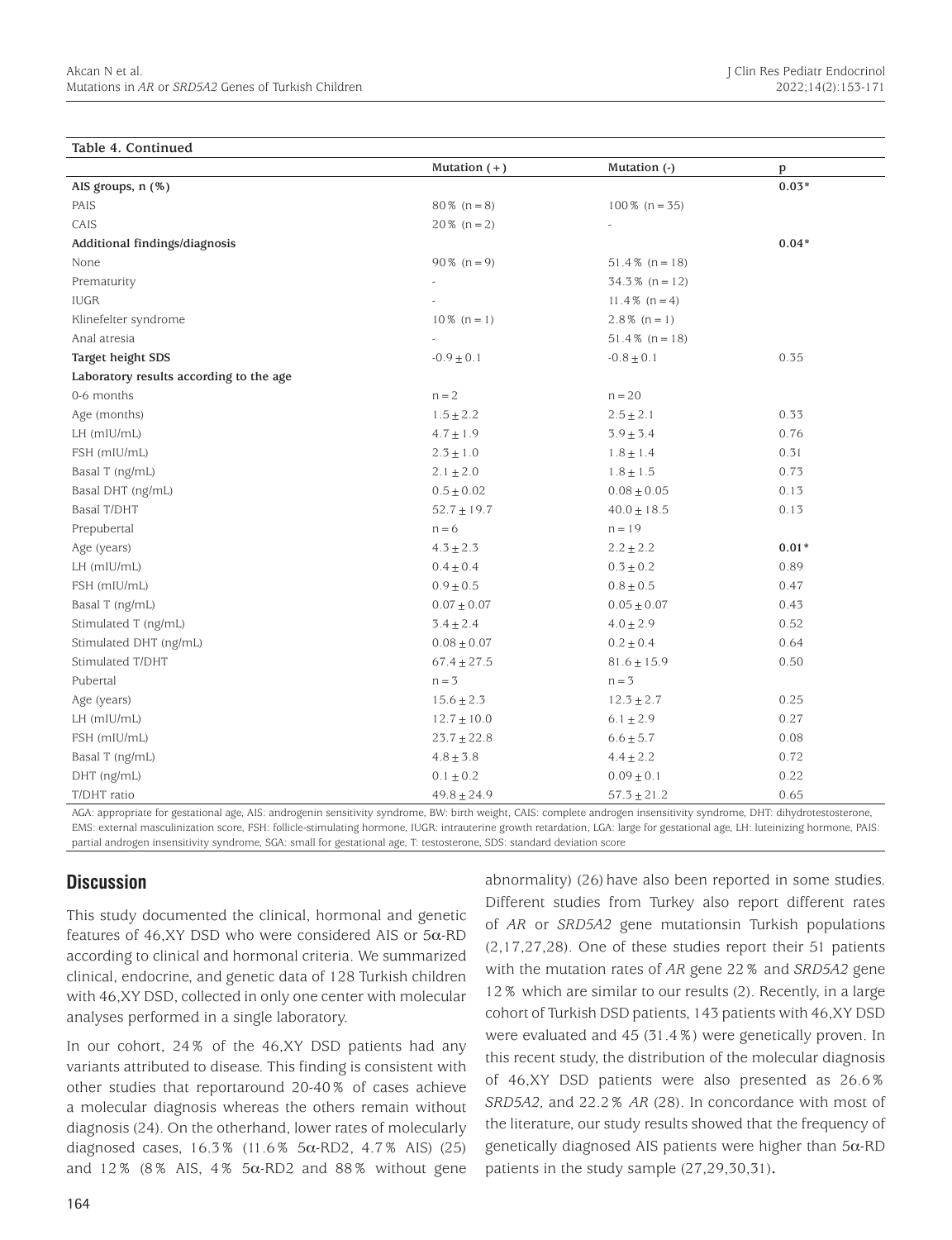|                                                 | Table 5. The characteristics of AR and SRD5A2 variants in patients with 46,XY DSD |                    |                         |              |                      |                              |                   |                                                  |                     |                         |
|-------------------------------------------------|-----------------------------------------------------------------------------------|--------------------|-------------------------|--------------|----------------------|------------------------------|-------------------|--------------------------------------------------|---------------------|-------------------------|
| ENE                                             | Nucleotide                                                                        | Peptide            | Type                    | Variant ID   | Classification*      | Karyotype                    | Zygosity          | Status in patients**                             | Patients<br>Allele/ | References              |
|                                                 | $c.94G > T$                                                                       | p.E32*             | Nonsense                | Novel        | Pathogenic           | 46, XY                       | Hem.              | C.[94G > T][0]                                   | $\overline{11}$     | This study              |
| $8I = u$                                        | c.330G > C                                                                        | p.L110L            | Silent                  | Novel        | Likely benign        | 46, XY                       | Hem.              | $c. [330G > C]$ ;[0]                             | $\overline{11}$     | This study              |
|                                                 | C.1174C > T                                                                       | p.P392S            | Missense                | rs201934623  | Pathogenic           | 46, XY                       | Hem.              | $c$ . [1174C > T]; [0]                           | 6/6                 | (51)                    |
|                                                 | c.1823G > A                                                                       | p.R608Q            | Missense                | rs137852573  | Pathogenic           | 46, XY                       | Hem.              | c.[1823G > A];[0]                                | $\overline{11}$     | (52)                    |
|                                                 | c.2084C > T                                                                       | p.P695L            | Missense                | Novel        | pathogenic<br>Likely | 46, XY                       | Hem.              | $c. [2084C > T]$ ;[0]                            | $1/1$               | This study              |
|                                                 | c.2169G > T                                                                       | p.L723F            | Missense                |              | Pathogenic           | 46, XY                       | Hem.              | c. [2169G > T]; [0]                              | $1/1\,$             | (53)                    |
| (S.850000_9V, A.440000_MV) AA                   | c.2482T > G                                                                       | p.F828V            | Missense                |              | pathogenic<br>Likely | 47, XYY                      | Hem.              | $c. [2482T > G]$ ;[0]                            | $\overline{11}$     | (54)                    |
|                                                 | c.2521C > A                                                                       | p.R841S            | Missense                |              | Pathogenic           | 46, XY                       | Hem.              | c. [2521C > A]; [0]                              | $1/1$               | (55)                    |
|                                                 | c.2585_2592delAGCTCCTG                                                            | p.(K862Rfs*16)     | Frame shift<br>deletion | Novel        | Pathogenic           | 46, XY                       | Hem.              | delAGCTCCTG ];[0]<br>c.[2585_2592                | $1/\sqrt{1}$        | This study              |
|                                                 | c.2668G > C                                                                       | p.V890L            | Missense                | rs886041133  | pathogenic<br>Likely | 46, XY                       | Hem.              | $c. [2668G > C]$ ;[0]                            | $\Box$              | $\widehat{\odot}$       |
|                                                 | ⋖<br>c.2668G                                                                      | p.V890M            | Missense                | rs886041133  | Pathogenic           | 46, XY                       | Hem.              | $c.$ [2668G > A];[0]                             | $\Box$              | (56)                    |
|                                                 | c.2676T > A                                                                       | p.F892L            | Missense                |              | pathogenic<br>Likely | One with<br>$47, \text{XXY}$ | Hem.              | $c.$ [2676T > A];[0]                             | $1/1$               | $\widehat{\mathcal{Q}}$ |
| 41 = π ((2.6ΣΣΟΟΟ - 4Μ, Σ.84ΣΟΟΟ _ MV)) ΣΑΞΩΑΙΣ | C.164T > A                                                                        | p.L55Q             | Missense                | rs121434245  | Pathogenic           | 46, XY                       | Com. het.<br>Hom. | c.[164T > A][164T > A]<br>c.[164T > A][269A > C] | 2/3<br>1/5          | (57)                    |
|                                                 | C.193G > C                                                                        | p.A65P             | Missense                |              | VUS                  | 46, XY                       | Hom.              | C.[195G > C];[195G > C]                          | $4/2$               | (58)                    |
|                                                 | c.269A > C                                                                        | p.H90P             | Missense                |              | pathogenic<br>Likely | 46, XY                       | Com. het.         | c.[164T > A][[269A > C]                          | 1/5                 | (59)                    |
|                                                 | c.453delC                                                                         | $p.(L152Yfs*8)$    | Frame shift<br>deletion |              | Pathogenic           | 46, XY                       | Hom.              | c.[453delC];[453delC]                            | 2/1                 | (60)                    |
|                                                 | c.468-470delAAT                                                                   | p.(Met157del)      | In frame<br>deletion    |              | pathogenic<br>Likely | 46, XY                       | Hom.              | c.[468-470delAAT];[468-<br>470delAAT]            | 2/1                 | (61)                    |
|                                                 | c.513G > C                                                                        | p.R171S            | Missense                | rs756405261  | SUV                  | $46, \!XY$                   | Hom.              | $C. [513G > C]$ ;[513G > C]                      | 2/1                 | (57)                    |
|                                                 | c.542C > T                                                                        | p.P181L            | Missense                | rs1057517829 | VUS                  | 46, XY                       | Hom.              | c. [542C > T]; [513C > T]                        | 2/1                 | (62)                    |
|                                                 | c.586G > A                                                                        | p.G196S            | Missense                | rs121434250  | VUS                  | $47, \! \mathrm{XXY}$        | Hom.              | $c. [586G > A]$ ; $[586G > A]$                   | 2/1                 | (57)                    |
|                                                 | C.736C > T                                                                        | p.R246W            | Missense                | rs121434244  | pathogenic<br>Likely | 46, XY                       | Hom.              | $C$ . [736C > T]; [736C > T]                     | 2/1                 | (57)                    |
|                                                 | c.753delA                                                                         | p.(Phe252Serfs*27) | Frame shift<br>deletion | rs587776567  | Pathogenic           | 46, XY                       | Hom.              | c.[753delA];[753delA]                            | 2/1                 | (63)                    |
|                                                 | Hom: homozygous, Het: heterozygous, Freq: frequency of allele, Hem: hemizygosity  |                    |                         |              |                      |                              |                   |                                                  |                     |                         |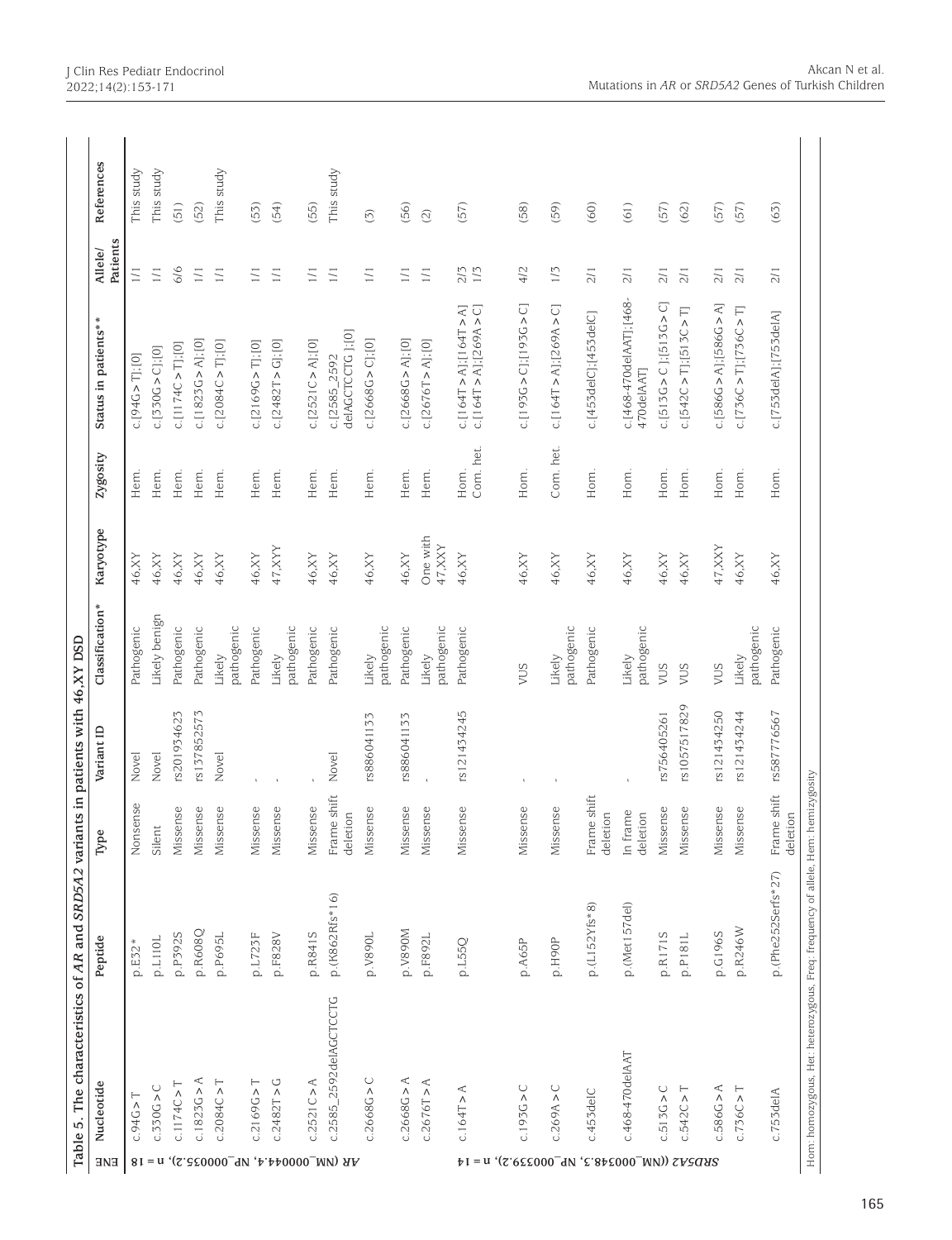One of the remarkable findings of the current study was the comparison of BW SDS and GA between the subgroups of the study sample. The effect of androgens on fetal growth and BW difference between sexes has been reported in previous studies. Although some studies have shown that BW difference is dependent on fetal androgens, other studies reported that it is not generated by the action of androgens (32). Moreover, it is known that 46,XY DSDs due to nonspecific disorders of undermasculinization are more frequently associated with fetal growth restriction, SGA, and concomitant conditions (33,34,35,36). In the current study, none of the 5α-RD patients had SGA. Moreover, BW SDS and GA of the  $5\alpha$ -RD patients were significantly higher than that of AIS and undiagnosed patients, which may demonstrate that fetal androgens can also affectfetal growth. The 19% of cases of nonspecific XY DSD without any clear diagnosis is reported to be SGA (16). In this study, 40.4% of undiagnosed cases was shown to be SGA. The prematurity and intrauterine growth restriction rates were also higher in the undiagnosed group in the current study.Additional conditions are frequent in DSD, with a rate of 27%, which is over 10 times the birth prevalence of congenital anomalies (16). In our study, the rate of other disease comorbidities was higher in the undiagnosed group, in concordance with literature. The presence of one congenital condition may be associated with the presence of further anomalies because disrupting factors, whether environmental or genetic, are likely to affect multiple developmental processes (16).

The different masculinization scores are standardized ways of recording and conveying the degree of virilization on physical examination.These scores are also used to distinguish between individuals with or without any mutation (37,38). Some studies find a correlation between an identifiable genetic cause and masculinization scores whereas some of them do not (37,38). In our study, the CAIS phenotype was more frequent in all ofthe mutation positive groups than genetically undiagnosed patients. Thus, having an identifiable genetic cause may be presented with a lower EMS (11,12) or higher Quigley score (10) compared to patients without an identifiable genetic cause and this trend appears consistent between historical and modern cohorts, despite changes in genetic technology over time.

Different studies use variable cut off levels of T/DHT to differentiate  $5\alpha$ -RD from AIS in the laboratory (1,17,18,27,30-41). Cut-off values ranging from 8.5 to 30 have been suggested for the T/DHT ratio (18). The diagnostic interpretations of mean values of T/DHT ratio based on different age groups is still debated. With different sensitivities from different studies, variable mean values of T/DHT in patients with  $5\alpha$ -RD during infancy (basal 19.1, peak 29.4), prepuberty (basal 8.0, peak 32.5), adolescence (basal 45.6, peak 71.8) and adulthood (basal 46.6) have been reported (18). In the current study, the same cut-off levels of T/DHT were used for all age groups as a result of missing standardized cut-off levels of ratio according to ages. Lack of precisely determined cut-offs still compromise correct diagnosis, and improperly high or low ratios causes confusion for the reliability of T/ DHT value in clinical practice. Although, AIS cases with T/ DHT≥20 and 5α-RD cases with T/DHT<20 were detected in our study, the significant difference between the mean values of T/DHT ratios between the AIS,  $5\alpha$ -RD and undiagnosed groups may show that this ratio can still be a valuable determinant in laboratory diagnosis. Moreover, the current study demonstrated that when T/DHT was lower than 20, stimulated T/DHT ratio in prepubertal period was significantly lower in AIS than undiagnosed, and higher in  $5\alpha$ -RD. Thus, we can speculate that when the ratio is lower than 20, the lowestvalues may be related to a higher probability of AIS, whereas the higher values, closer to 20, may indicate the probability of being  $5\alpha$ -RD. On the other hand, our study found no significance between the basal T/DHT ratio between the subgroups during the minipuberty and puberty. Serum T and DHT show fluctuations after birth, before declining to normal prepubertal concentrations and these hormones levels also differ according to the Tanner Stage in puberty (1). The ratio is reported to be typically higher in adolescents than infants and pre-pubertal children and a normal range of T/DHT may be 1.5-17 in normal male infants (1). These normal variations may influence the interpretation of basal T/DHT in mini puberty or puberty (1). From this point of view,our study may also lead to new questions about the reliability of this ratio in minipuberty or puberty to differentiate AIS, 5α-RD or undiagnosed group when T/DHT ratio is in the same cut-off range. Also, it may suggest that hCG testing may be more useful in evaluating this ratio.

Although it is not common, 47,XXY, 47,XYY or different karyotypes with *AR* or *SRD5A2* mutations are reported (42,43). In our study the rate of Klinefelter Syndrome was 2.3% (n=3, 1 patient with AIS, 1 patient with  $5\alpha$ -RD and 1 with uncertain diagnosis). Moreover, one patient (0.8%) with 47,XYY and *AR* gene mutation was found. Klinefelter patients classically have complete male sex differentiation, and genital anomalies are rarely recognized as associated features of the syndrome (44). The evaluation of *AR* and *SRD5A2* genes in patients with karyotype anomaliesand ambiguous genitalia is also essential to provide accurate genetic counseling for other members of the family.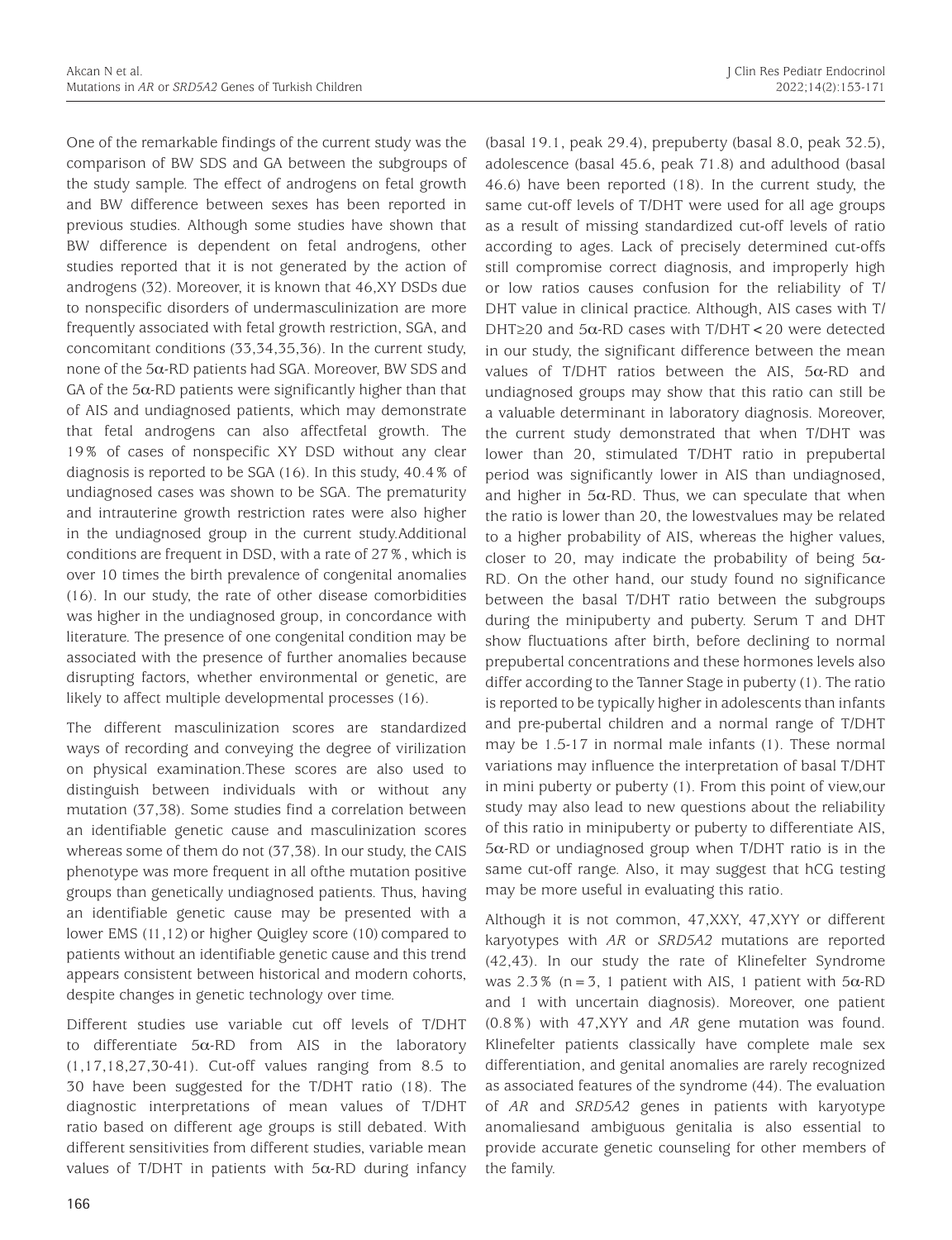Mutations in *AR* are found in most subjects with CAIS, but the rate has varied between 28-73%, depending on the case selection (3,45). In our study, *AR* mutations were found in 63.6% of patients with clinically completely female phenotype and this rate was consistent with that of some previous studies from Turkey (2). In contrast, *SRD5A2* mutations and female external genitalia is reported as rare,  $3.9-7.3\%$  in  $5\alpha$ -RD cases (41,46). We described three patients with *SRD5A2* mutations who had a clinical diagnosis as CAIS (21.4% of all *SRD5A2* patients and 2.3% of all patients) which was nearly four-fold of the prior reported rate. Interestingly, we also had one patient with clinically CAIS in whom we could not establish a genetic diagnosis and may require whole exome analysis to reveal the diagnosis.

In this research, 12 different variants, four of which were novel, in *AR* and 10 different variants in *SRD5A2* were detected. More than 1000 different mutations in *AR* leading to AIS have been reported (47). Although exon 1 encodes more than half of the AR protein, exon 1 mutations only represent 25% of all of the mutations in AIS patients (47). More than 70% of AIS mutations in exon 1 appear to cause CAIS, and about 18% of exon 1 mutations are related with MAIS which is due to single-base substitution (47). However, in the current study, most of the *AR* mutations  $(44.4\%$ ,  $n=8)$  were located in exon 1, and none of them presented with CAIS phenotype. All of CAIS patients had *AR* mutation in the LBD. Also, the most common mutations of the *AR* gene in AIS are single point mutations that result in an amino acid substitution (45). In parallel to this, in our study thehighest number of mutations were identified as missense type. The c.1174C>T (p.Pro392Ser) variant which was the most frequent pathogenic *AR* variant in this study, has previously been reported to be related with CAIS, MAIS, PAIS and testicular cancer phenotype, although all of the patients with this mutation presented with PAIS clinically in this study. Compatible with the literature, the c.2169G>T (p.Leu723Phe) variant caused CIAS rather than PAIS, and c.1823G>A (p.Arg608Gln) caused PAIS rather than CAIS (47). Two siblings in our cohort with  $c.2676T > A$ (p.Phe892Leu) variant had different clinical phenotypes (one PAIS, one CAIS). Identical *AR* mutations can lead to variable phenotypic expression because one mutation can produce different phenotypes and appear in different individuals within a family. Despite many studies, it is known that there is no specific correlations between genotypes and phenotypes identified in the AIS patients (6). Forty-five allelic variants that may result in different phenotypes are currently recorded in the McGill AR mutation database. There are no available qualitative data on penetrance at present. The variable phenotypic expression of particular mutations may be due to differences in affected individuals, such as somatic cell embedding (6). On the otherhand, epigenetic repression of AR transcription in mutation-negative AIS (type II) has been studied recently (48). Cofactors can influence AR activity at the transcriptional as well as posttranscriptional level. Methylation-dependent repression of AR mRNA expression can contribute to an incomplete male genital development in a subset of individuals with AIS type II. This epigenetic regulation of AR expression might be established during embryonic development and maintained after differentiation to ensure proper cellular identity (48). The identification of upstream factors responsible for this epigenetic AR mRNA repression will be the next planned step in undiagnosed cases for the future studies.

To date, more than 100 mutations have been described in *SRD5A2* gene (Human Gene Mutation Database, http:// www.hgmd.cf.ac.uk/ac/index.php) (46). Itisreported that approximately 60% are in thehomozygous and 40% arein compound heterozygousform (46). However, in our study, we have only one compound heterozygous patient (7.1%) and highhomozygous rate may be related to the consanguinity rate in the Turkish population. As a consequence, a wide phenotypic range has been described, attributed to the residual enzymatic activity and probably to the individual genetic background without a strong genotype-phenotype correlation in literature (46). One of our frequently found mutations, p. Leu55Gln, which causes decrease in enzymatic activity has only been described in Turkish patientsto date. In parallel to this, in the current study, we describe three patients with this mutation (one compound heterozygous, two homozygous). It is reported that this mutation causes less severe phenotypes, with EMS values ranging from 3.0 to 8.0, attributable to different residual enzymatic activities caused by different mutations and a genotype-phenotype correlation seems to be the most difficult in this group. In our study, two homozygous mutation-carrying patients presented as PAIS, whereas the compound heterozygous form of this mutation, with a novel p.His90Pro mutation,presented as CAIS clinically. We suggest that more case reports are needed to support our finding based on genotype-phenotype relationship. Pathogenic alterations that interfere with the NADPH binding domain that are within 3-oxo-5-alpha-steroid 4-dehydrogenase domain were also detected in our study (hom, p.Pro181Leu, hom.p.Gly196Ser, hom. p.Arg246Try, hom. p.Arg171Ser). The EMS scores of these mutations is reported to vary between 2.67 to 4.17 (46). In the current study, homozygous p.Arg246Try alteration was associated witha CAIS phenotype. Although it has been reported that only the p.Gly196Ser variant seems to produce a less variable phenotype (46)**,** allelic variants at exon 4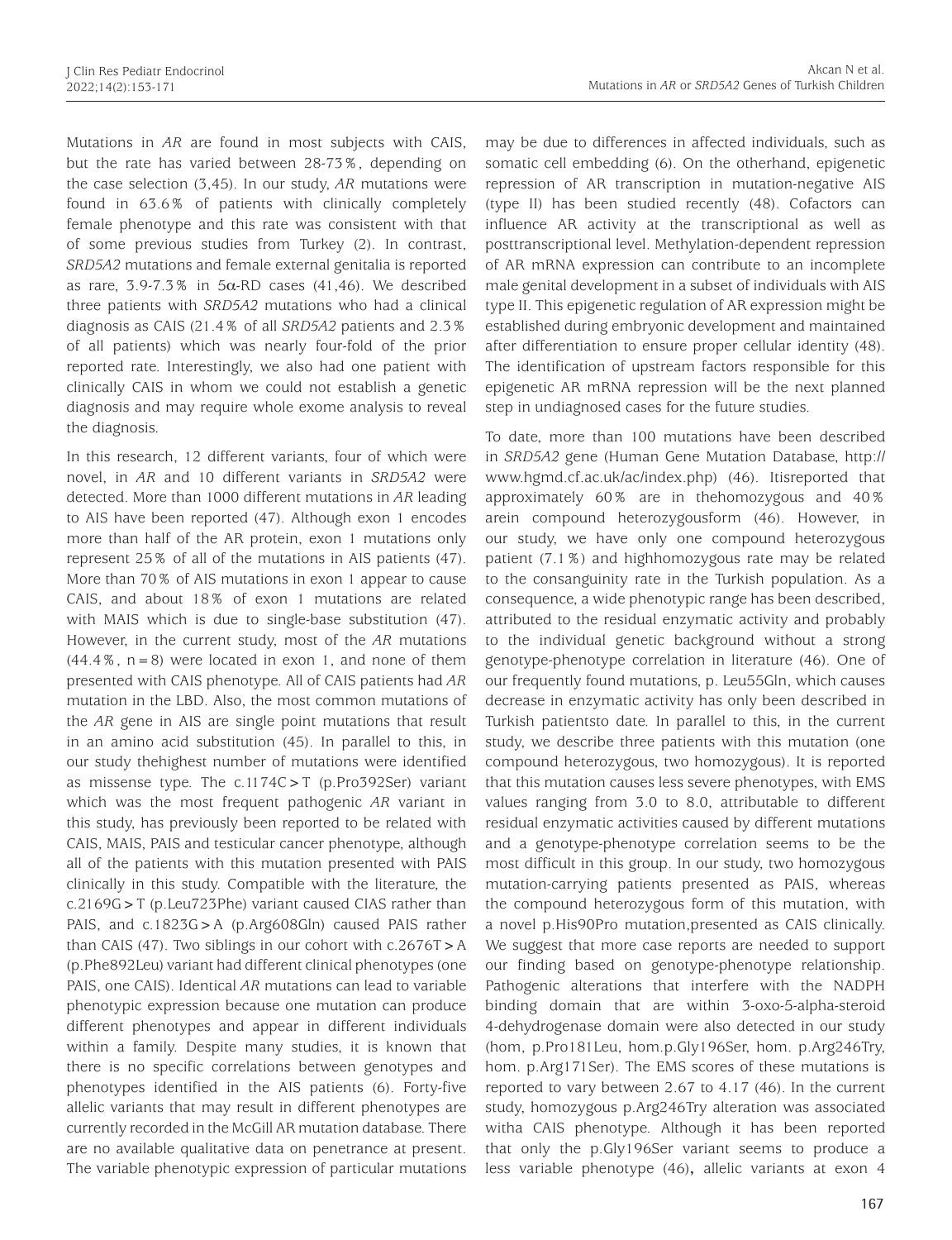and indels consistently have recently been shown to cause more severe phenotypes (49). Variant p.Gly196Ser, identified in homozygous form, is associated witha PAIS phenotype with Quigley score 3 in this study. Another known mutations affecting NADPH domain, p.Arg171Ser, is frequently found in different populations (Mexican, Turkish, Spanish, Mediterranean), there are very few homozygous reported cases, being found more frequently in compound heterozygotes (49). However, we have one homozygous p.Arg171Ser mutant patient who presented with PAIS. Although female appearance genitalia is infrequent in 5α-RD cases, we had three CAIS phenotype (one withp. [L55Q];[H90P], one hom. p.Arg246Try, and onewith hom. p.(Leu152Tyrfs\*8). Although we have two patients with the same hom. p.(Leu152Tyrfs\*8) mutation and one heterozygous form of this mutation in the same family, they presented with different degrees of undermasculization. The genotype-phenotype incongruence occurs even in individuals carrying the same variant and also in individuals from the same family, suggesting that other factors beyond the SRD5A2 enzyme play a role in phenotype (49). Thus, and similar to *AR* mutations, allelic variants in the *SRD5A2* gene, lead to a broad spectrum of external genitalia phenotypes with no strong genotype-phenotype relationship (49) and some other factors that affect phenotype are still unclear for both AR and SRD5A2, and constitute a relevant field for future research.

In our study gonadectomy was performed in 16 patient  $(n=7$  AIS,  $n=5$  SRD5A2 and 4 patient without any identified mutation). Intratubular germ cell neoplasia was only seen in one patient with no any detected mutation in *AR* or *SRD5A2*. Indeed, dysgenetic and undescended testes are the major risk factors for testicular cancer, the most common malignancy for men between the ages of 15 and 35 years (50). Our patient with gonadoblastoma was 7.3 years old when the gonadectomy was performed. The other causes of gonadoblastoma in 46XY DSD patients, except for dysgenetic gonads are also reported as AIS, ovotesticular DSD, Klinefelter syndrome, 5α-RD, and 17β-HSD deficiency respectively (50). Unfortunately, we only studied *SRD5A2* and *AR* genes in this patient, and further genetic analysis will be essential to obtain a definitive diagnosis.

#### **Study Limitations**

Our study has some limitations. First, the nature of the study required us to rely on data from medical records. Second, serum levels of inhibin B and anti-Mullerian hormone were not examined due to missing data. Third, according to the wide age range of sample, T and DHT were measured in different years with a possibility of different methods that may have led to some inaccuracies. These shortcomings can be overcome in future prospective studies by starting to use genetic analysis earlier with more specific methods, such as liquid chromatography linked with tanden mass spectrometry or immunoassays after organic solvent extraction to detect hormones.This study used the Sanger sequencing method for diagnosis of AIS and 5α-RD patients. However, next-generation sequencing-based targeted sequencing is a promising technique to improve the detection rate of DSD, and it will be more useful for future studies.

# **Conclusion**

Four novel AR variants were identified in our study. T/DHT ratio in the diagnosis of AIS and  $5\alpha$ -RD is an important hormonal criteria, but in some cases, T/DHT ratio may be vary beyond the accepted cut-offs that may lead to diagnostic confusion. So genetic analysis for actual diagnosis seems to be essential, especially for determining the treatment pathway and the sex identity of patients.

## **Acknowledgement**

We would like to convey special thanks to the Scientific Research Projects Coordination Unit of İstanbul University (project ID TYL-2017-24211).

# **Ethics**

**Ethics Committee Approval:** The study was approved by the İstanbul Faculty of Medicine, İstanbul University of Ethics Committee.

**Informed Consent:** Retrospective study.

Peer-review: Externally and internally peer-reviewed.

#### **Authorship Contributions**

Surgical and Medical Practices - Concept - Design - Data Collection or Processing - Analysis or Interpretation - Literature Search - Writing: All authors.

**Financial Disclosure:** This research was supported by Scientific Research Projects Coordination Unit of Istanbul University (project ID TYL-2017-24211).

# **References**

- 1. Pang S, Levine LS, Chow D, Sagiani F, Saenger P, New MI. Dihydrotestosterone and its relationship to testosterone in infancy and childhood. J Clin Endocrinol Metab 1979;48:821-826.
- 2. Akcay T, Fernandez-Cancio M, Turan S, Güran T, Audi L, Bereket A. AR and SRD5A2 gene mutations in a series of 51 Turkish 46,XY DSD children with a clinical diagnosis of androgen insensitivity. Andrology 2014;2:572-578. Epub 2014 Apr 16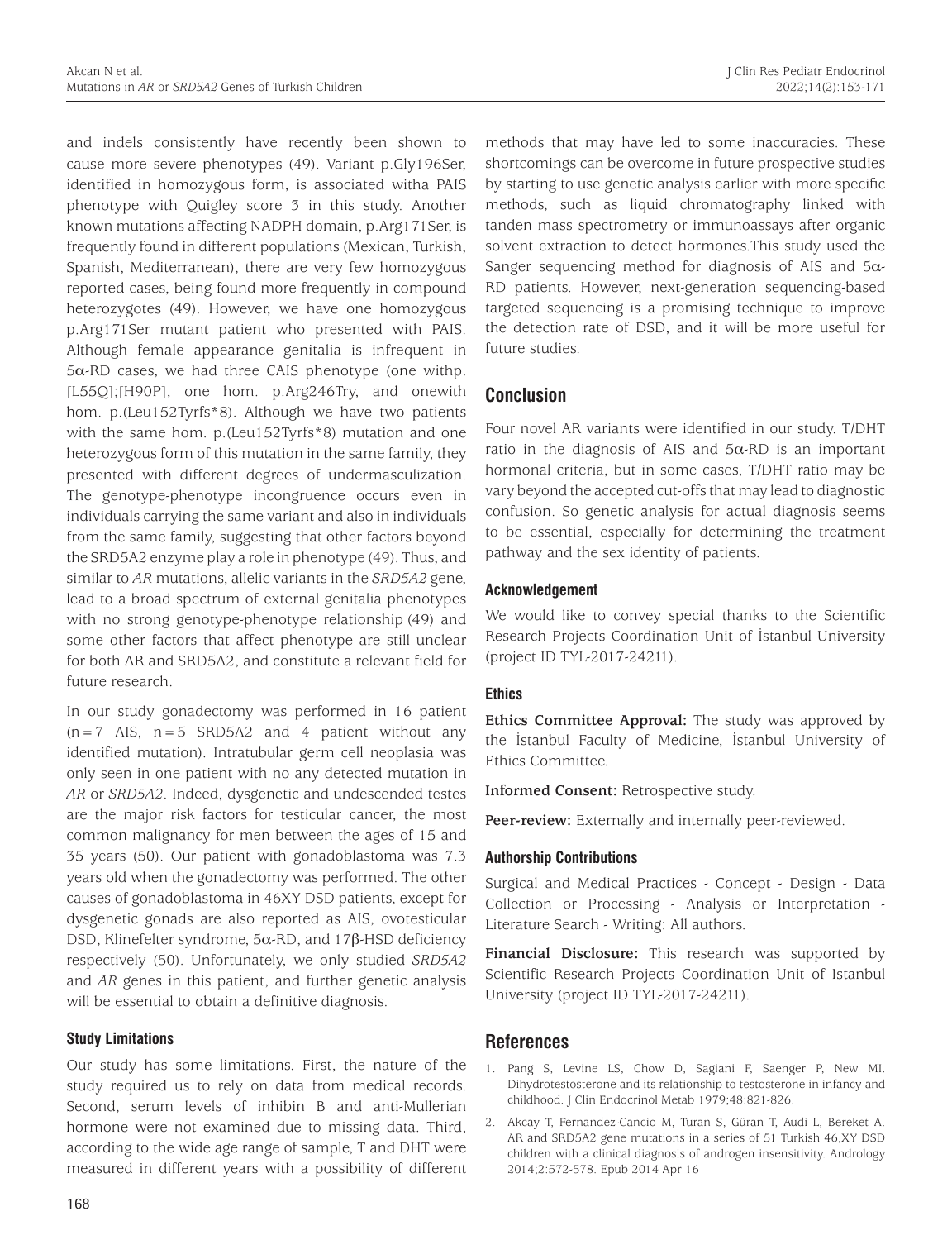- 3. Audi L, Fernández-Cancio M, Carrascosa A, Andaluz P, Torán N, Piró C, Vilaró E, Vicens-Calvet E, Gussinyé M, Albisu MA, Yeste D, Clemente M, Hernández de la Calle I, Del Campo M, Vendrell T, Blanco A, Martínez-Mora J, Granada ML, Salinas I, Forn J, Calaf J, Angerri O, Martínez-Sopena MJ, Del Valle J, García E, Gracia-Bouthelier R, Lapunzina P, Mayayo E, Labarta JI, Lledó G, Sánchez Del Pozo J, Arroyo J, Pérez-Aytes A, Beneyto M, Segura A, Borrás V, Gabau E, Caimarí M, Rodríguez A, Martínez-Aedo MJ, Carrera M, Castaño L, Andrade M, Bermúdez de la Vega JA; Grupo de Apoyo al Síndrome de Insensibilidad a los Andrógenos (GrApSIA). Novel (60%) and recurrent (40%) androgen receptor gene mutations in a series of 59 patients with a 46,XY disorder of sex development. J Clin Endocrinol Metab 2010;95:1876-1888. Epub 2010 Feb 11
- 4. Fernández-Cancio M, Audí L, Andaluz P, Torán N, Piró C, Albisu M, Gussinyé M, Yeste D, Clemente M, Martínez-Mora J, Blanco A, Granada ML, Marco M, Ferragut J, López-Siguero JP, Beneyto M, Carles C, Carrascosa A. SRD5A2 gene mutations and polymorphisms in Spanish 46,XY patients with a disorder of sex differentiation. Int J Androl 2011;34:526-535. Epub 2011 Jun 2
- 5. Batista RL, Costa EMF, Rodrigues AS, Gomes NL, Faria JA Jr, Nishi MY, Arnhold IJP, Domenice S, Mendonca BB. Androgen insensitivity syndrome: a review. Arch Endocrinol Metab 2018;62:227-235.
- 6. Liu Q, Yin X, Li P. Clinical, hormonal and genetic characteristics of androgen insensitivity syndrome in 39 Chinese patients. Reprod Biol Endocrinol 2020;18:34.
- 7. Ono M, Harley VR. Disorders of sex development: new genes, new concepts. Nat Rev Endocrinol 2013;9:79-91. Epub 2012 Dec 18
- 8. Carmichael SL, Witte JS, Ma C, Lammer EJ, Shaw GM. Hypospadias and variants in genes related to sex hormone biosynthesis and metabolism. Andrology 2014;2:130-137. Epub 2013 Nov 26
- 9. Peters M, Saare M, Kaart T, Haller-Kikkatalo K, Lend AK, Punab M, Metspalu A, Salumets A. Analysis of polymorphisms in the SRD5A2 gene and semen parameters in Estonian men. J Androl 2010;31:372- 378. Epub 2009 Nov 19
- 10. Quigley CA, De Bellis A, Marschke KB, el-Awady MK, Wilson EM, French FS. Androgen receptor defects: historical, clinical, and molecular perspectives. Endocr Rev 1995;16:271-321.
- 11. Ahmed SF, Khwaja O, Hughes IA. The role of a clinical score in the assessment of ambiguous genitalia. BJU Int 2000;85:120-124.
- 12. Ahmed SF, Achermann JC, Arlt W, Balen A, Conway G, Edwards Z, Elford S, Hughes IA, Izatt L, Krone N, Miles H, O'Toole S, Perry L, Sanders C, Simmonds M, Watt A, Willis D. Society for Endocrinology UK guidance on the initial evaluation of an infant or an adolescent with a suspected disorder of sex development (Revised 2015). Clin Endocrinol (Oxf) 2016;84:771-788. Epub 2015 Aug 13
- 13. Neyzi O, Furman A, Bundak R, Gunoz H, Darendeliler F, Bas F. Growth references for Turkish children aged 6 to 18 years. Acta Paediatr 2006;95:1635-1641.
- 14. Telatar B, Comert S, Vitrinel A, Erginöz E. Anthropometric measurements of term neonates from a state hospital in Turkey. East Mediterr Health J 2009;15:1412-1419.
- 15. Chan YM, Levitsky LL, Baskin LS, Geffner ME, Hoppin AG. Evaluation of the infants with atypical genitalia (disorder of sex development). 2019 UpToDate, www.uptodate.com. Available from: https://www. uptodate.com/contents/evaluation-of-the-infant-with-atypical-genitalappearance-difference-of-sex-development
- 16. Cox K, Bryce J, Jiang J, Rodie M, Sinnott R, Alkhawari M, Arlt W, Audi L, Balsamo A, Bertelloni S, Cools M, Darendeliler F, Drop S, Ellaithi M, Guran T, Hiort O, Holterhus PM, Hughes I, Krone N, Lisa L, Morel Y, Soder O, Wieacker P, Ahmed SF. Novel associations in disorders of sex development: findings from the I-DSD Registry. J Clin Endocrinol Metab 2014;99:348-355. Epub 2013 Dec 3

17. Topcu V, Ilgin-Ruhi H, Siklar Z, Karabulut HG, Berberoglu M, Hacihamdioglu B, Savas-Erdeve S, Aycan Z, Peltek-Kendirci HN, Ocal G, Tukun FA. Investigation of androgen receptor gene mutations in a series of 21 patients with 46,XY disorders of sex development. J Pediatr Endocrinol Metab 2015;28:1257-1263.

Akcan N et al.

- 18. Bertelloni S, Russo G, Baroncelli GI. Human Chorionic Gonadotropin Test: Old Uncertainties, New Perspectives, and Value in 46,XY Disorders of Sex Development. Sex Dev 2018;12:41-49. Epub 2017 Nov 2
- 19. Landrum MJ, Lee JM, Benson M, Brown GR, Chao C, Chitipiralla S, Gu B, Hart J, Hoffman D, Jang W, Karapetyan K, Katz K, Liu C, Maddipatla Z, Malheiro A, McDaniel K, Ovetsky M, Riley G, Zhou G, Holmes JB, Kattman BL, Maglott DR. ClinVar: improving access to variant interpretations and supporting evidence. Nucleic Acids Res 2018;46:1062-1067.
- 20. Stenson PD, Mort M, Ball EV, Evans K, Hayden M, Heywood S, Hussain M, Phillips AD, Cooper DN. The Human Gene Mutation Database: towards a comprehensive repository of inherited mutation data for medical research, genetic diagnosis and next-generation sequencing studies. Hum Genet 2017;136:665-677. Epub 2017 Mar 27
- 21. Richards S, Aziz N, Bale S, Bick D, Das S, Gastier-Foster J, Grody WW, Hegde M, Lyon E, Spector E, Voelkerding K, Rehm HL; ACMG Laboratory Quality Assurance Committee. Standards and guidelines for the interpretation of sequence variants: a joint consensus recommendation of the American College of Medical Genetics and Genomics and the Association for Molecular Pathology. Genet Med 2015;17:405-424. Epub 2015 Mar 5
- 22. Desmet FO, Hamroun D, Lalande M, Collod-Béroud G, Claustres M, Béroud C. Human Splicing Finder: an online bioinformatics tool to predict splicing signals. Nucleic Acids Res 2009;37:e67. Epub 2009 Apr 1
- 23. Kotlar D, Lavner Y. The action of selection on codon bias in the human genome is related to frequency, complexity, and chronology of amino acids. BMC Genomics 2006;7:67.
- 24. Baetens D, Mladenov W, Delle Chiaie B, Menten B, Desloovere A, Iotova V, Callewaert B, Van Laecke E, Hoebeke P, De Baere E, Cools M. Extensive clinical, hormonal and genetic screening in a large consecutive series of 46,XY neonates and infants with atypical sexual development. Orphanet J Rare Dis 2014;9:209.
- 25. Ittiwut C, Pratuangdejkul J, Supornsilchai V, Muensri S, Hiranras Y, Sahakitrungruang T, Watcharasindhu S, Suphapeetiporn K, Shotelersuk V. Novel mutations of the SRD5A2 and AR genes in Thai patients with 46, XY disorders of sex development. J Pediatr Endocrinol Metab 2017;30:19-26.
- 26. Ahmadifard M, Kajbafzadeh A, Panjeh-Shahi S, Vand-Rajabpour F, Ahmadi-Beni R, Arshadi H, Setoodeh A, Rostami P, Tavakkoly-Bazzaz J, Tabrizi M. Molecular investigation of mutations in androgen receptor and 5-alpha-reductase-2 genes in 46,XY Disorders of Sex Development with normal testicular development. Andrologia 2019;51:e13250. Epub 2019 Feb 27
- 27. Diaz A, Lipman Diaz EG. Disorders of Sex Development. Pediatr Rev 2021;42:414-426.
- 28. Ata A, Özen S, Onay H, Uzun S, Gökşen D, Özkınay F, Özbaran NB, Ulman İ, Darcan Ş. A large cohort of disorders of sex development and their genetic characteristics: 6 novel mutations in known genes. Eur J Med Genet 2021;64:104154. Epub 2021 Jan 29
- 29. Délot EC, Papp JC; DSD-TRN Genetics Workgroup, Sandberg DE, Vilain E. Genetics of Disorders of Sex Development: The DSD-TRN Experience. Endocrinol Metab Clin North Am 2017;46:519-537. Epub 2017 Mar 28
- 30. Joshi RR, Rao S, Desai M. Etiology and clinical profile of ambiguous genitalia an overview of 10 years experience. Indian Pediatr 2006;43:974-979.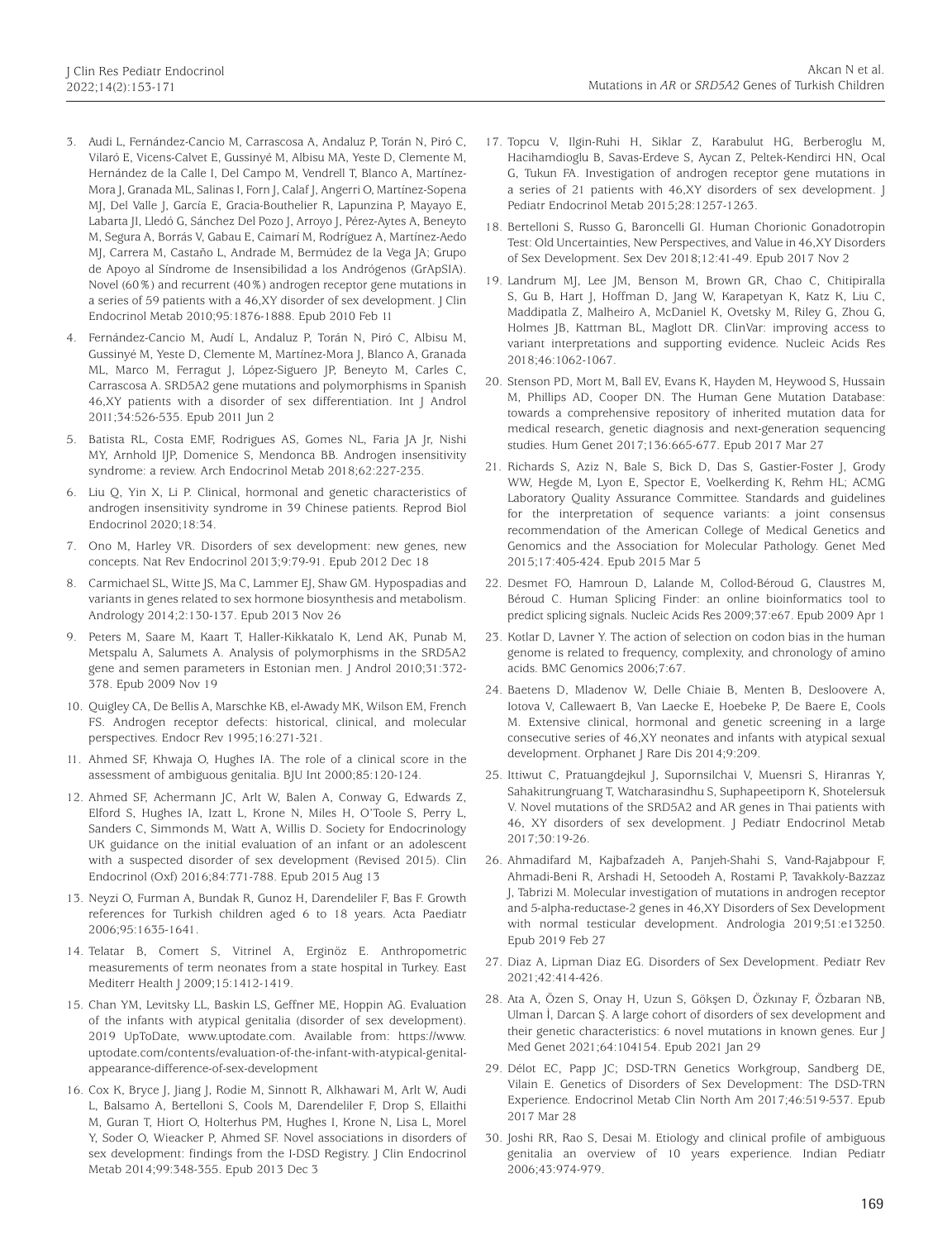- 31. Al-Agha AE, Thomsett MJ, Batch JA. The child of uncertain sex: 17 years of experience. J Paediatr Child Health 2001;37:348-351.
- 32. Poyrazoglu S, Darendeliler F, Ahmed SF, Hughes I, Bryce J, Jiang J, Rodie M, Hiort O, Hannema SE, Bertelloni S, Lisa L, Guran T, Cools M, Desloovere A, Claahsen-van der Grinten HL, Nordenstrom A, Holterhus PM, Kohler B, Niedziela M, Krone N. Birth Weight in Different Etiologies of Disorders of Sex Development. J Clin Endocrinol Metab 2017;102:1044-1050.
- 33. Ghirri P, Scaramuzzo RT, Bertelloni S, Pardi D, Celandroni A, Cocchi G, Danieli R, De Santis L, Di Stefano MC, Gerola O, Giuffrè M, Gragnani GS, Magnani C, Meossi C, Merusi I, Sabatino G, Tumini S, Corsello G, Boldrini A. Prevalence of hypospadias in Italy according to severity, gestational age and birthweight: an epidemiological study. Ital J Pediatr 2009;35:18.
- 34. Yinon Y, Kingdom JC, Proctor LK, Kelly EN, Salle JL, Wherrett D, Keating S, Nevo O, Chitayat D. Hypospadias in males with intrauterine growth restriction due to placental insufficiency: the placental role in the embryogenesis of male external genitalia. Am J Med Genet A 2010;152A:75-83.
- 35. Scaramuzzo RT, Boldrini A, Bertelloni S, Parrini D, Serino L, Ghirri P. Low testosterone levels in pre-term newborns born small for gestational age. J Endocrinol Invest 2010;33:215-217. Epub 2010 May 5
- 36. Huisma F, Thomas M, Armstrong L. Severe hypospadias and its association with maternal-placental factors. Am J Med Genet A 2013;161:2183-2187. Epub 2013 Aug 2
- 37. Deeb A, Mason C, Lee YS, Hughes IA. Correlation between genotype, phenotype and sex of rearing in 111 patients with partial androgen insensitivity syndrome. Clin Endocrinol (Oxf) 2005;63:56-62.
- 38. Su R, Adam MP, Ramsdell L, Fechner PY, Shnorhavorian M. Can the external masculinization score predict the success of genetic testing in 46,XY DSD? AIMS Genetics 2015;2:163-172.
- 39. Veiga-Junior NN, Medaets PA, Petroli RJ, Calais FL, de Mello MP, Castro CC, Guaragna-Filho G, Sewaybricker LE, Marques-de-Faria AP, Maciel-Guerra AT, Guerra-Junior G. Clinical and Laboratorial Features That May Differentiate 46,XY DSD due to Partial Androgen Insensitivity and 5α-Reductase Type 2 Deficiency. Int J Endocrinol 2012;2012:964876. Epub 2011 Dec 12
- 40. Cheng J, Lin R, Zhang W, Liu G, Sheng H, Li X, Zhou Z, Mao X, Liu L. Phenotype and molecular characteristics in 45 Chinese children with 5α-reductase type 2 deficiency from South China. Clin Endocrinol (Oxf) 2015;83:518-526. Epub 2015 May 7
- 41. Maimoun L, Philibert P, Cammas B, Audran F, Bouchard P, Fenichel P, Cartigny M, Pienkowski C, Polak M, Skordis N, Mazen I, Ocal G, Berberoglu M, Reynaud R, Baumann C, Cabrol S, Simon D, Kayemba-Kay's K, De Kerdanet M, Kurtz F, Leheup B, Heinrichs C, Tenoutasse S, Van Vliet G, Grüters A, Eunice M, Ammini AC, Hafez M, Hochberg Z, Einaudi S, Al Mawlawi H, Nuñez CJ, Servant N, Lumbroso S, Paris F, Sultan C. Phenotypical, biological, and molecular heterogeneity of 5α-reductase deficiency: an extensive international experience of 55 patients. J Clin Endocrinol Metab 2011;96:296-307. Epub 2010 Dec 8
- 42. Shabir I, Khurana ML, Joseph AA, Eunice M, Mehta M, Ammini AC. Phenotype, genotype and gender identity in a large cohort of patients from India with 5α-reductase 2 deficiency. Andrology 2015;3:1132-1139.
- 43. Atta I, Ibrahim M, Parkash A, Lone SW, Khan YN, Raza J. Etiological diagnosis of undervirilized male/XY disorder of sex development. J Coll Physicians Surg Pak 2014;24:714-718.
- 44. Lee YS, Cheng AW, Ahmed SF, Shaw NJ, Hughes IA. Genital anomalies in Klinefelter's syndrome. Horm Res 2007;68:150-155. Epub 2007 Jul 19
- 45. Jääskeläinen J. Molecular biology of androgen insensitivity. Mol Cell Endocrinol 2012;352:4-12. Epub 2011 Aug 17
- 46. Avendaño A, Paradisi I, Cammarata-Scalisi F, Callea M. 5-α-Reductase type 2 deficiency: is there a genotype-phenotype correlation? A review. Hormones (Athens) 2018;17:197-204. Epub 2018 Apr 20
- 47. Gottlieb B, Beitel LK, Nadarajah A, Paliouras M, Trifiro M. The androgen receptor gene mutations database: 2012 update. Hum Mutat 2012;33:887-894. Epub 2012 Mar 13
- 48. Hornig NC, Rodens P, Dörr H, Hubner NC, Kulle AE, Schweikert HU, Welzel M, Bens S, Hiort O, Werner R, Gonzalves S, Eckstein AK, Cools M, Verrijn-Stuart A, Stunnenberg HG, Siebert R, Ammerpohl O, Holterhus PM. Epigenetic Repression of Androgen Receptor Transcription in Mutation-Negative Androgen Insensitivity Syndrome (AIS Type II). J Clin Endocrinol Metab 2018;103:4617-4627.
- 49. Batista RL, Mendonca BB. Integrative and Analytical Review of the 5-Alpha-Reductase Type 2 Deficiency Worldwide. Appl Clin Genet 2020;13:83-96.
- 50. Ulbright TM, Young RH. Gonadoblastoma and selected other aspects of gonadal pathology in young patients with disorders of sex development. Semin Diagn Pathol 2014;31:427-440. Epub 2014 Jul 18
- 51. Bhangoo A, Paris F, Philibert P, Audran F, Ten S, Sultan C. Isolated micropenis reveals partial androgen insensitivity syndrome confirmed by molecular analysis. Asian J Androl 2010;12:561-566.
- 52. Zhang T, Karsh LI, Nissenblatt MJ, Canfield SE. Androgen Receptor Splice Variant, AR-V7, as a Biomarker of Resistance to Androgen Axis-Targeted Therapies in Advanced Prostate Cancer. Clin Genitourin Cancer 2020;18:1-10. Epub 2019 Sep 26
- 53. Elfferich P, van Royen ME, van de Wijngaart DJ, Trapman J, Drop SL, van den Akker EL, Lusher SJ, Bosch R, Bunch T, Hughes IA, Houtsmuller AB, Cools M, Faradz SM, Bisschop PH, Bunck MC, Oostdijk W, Brüggenwirth HT, Brinkmann AO. Variable loss of functional activities of androgen receptor mutants in patients with androgen insensitivity syndrome. Sex Dev 2013;7:223-234.
- 54. Chávez B, Méndez JP, Ulloa-Aguirre A, Larrea F, Vilchis F. Eight novel mutations of the androgen receptor gene in patients with androgen insensitivity syndrome. J Hum Genet. 2001;46:560-565.
- 55. Melo KF, Latronico AC, Costa EM, Billerbeck AE, Mendonca BB, Arnhold IJ. A novel point mutation (R840S) in the androgen receptor in a Brazilian family with partial androgen insensitivity syndrome. Hum Mutat 1999;14:353.
- 56. Gottlieb B, Vasiliou DM, Lumbroso R, Beitel LK, Pinsky L, Trifiro MA. Analysis of exon 1 mutations in the androgen receptor gene. Hum Mutat 1999;14:527-539.
- 57. Thigpen AE, Davis DL, Milatovich A, Mendonca BB, Imperato-McGinley J, Griffin JE, Francke U, Wilson JD, Russell DW. Molecular genetics of steroid 5 alpha-reductase 2 deficiency. J Clin Invest 1992;90:799-809.
- 58. Savas Erdeve S, Aycan Z, Berberoglu M, Siklar Z, Hacihamdioglu B, Sipahi K, Akar N, Ocal G. A novel mutation of 5alpha-steroid reductase 2 deficiency (CD 65 ALA-PRO) with severe virilization defect in a Turkish family and difficulty in gender assignment. Eur J Pediatr 2010;169:991-995.
- 59. Gui B, Song Y, Su Z, Luo FH, Chen L, Wang X, Chen R, Yang Y, Wang J, Zhao X, Fan L, Liu X, Wang Y, Chen S, Gong C. New insights into 5α-reductase type 2 deficiency based on a multi-centre study: regional distribution and genotype-phenotype profiling of SRD5A2 in 190 Chinese patients. J Med Genet 2019;56:685-692.
- 60. Di Marco C, Bulotta AL, Varetti C, Dosa L, Michelucci A, Baldinotti F, Meucci D, Castagnini C, Lo Rizzo C, Di Maggio G, Simi P, Mari F, Bertelloni S, Renieri A, Messina M. Ambiguous external genitalia due to defect of 5-α-reductase in seven Iraqi patients: prevalence of a novel mutation. Gene 2013;526:490-493.
- 61. Boudon C, Lobaccaro JM, Lumbroso S, Ogur G, Ocal G, Belon C, Sultan C. A new deletion of the 5 alpha-reductase type 2 gene in a